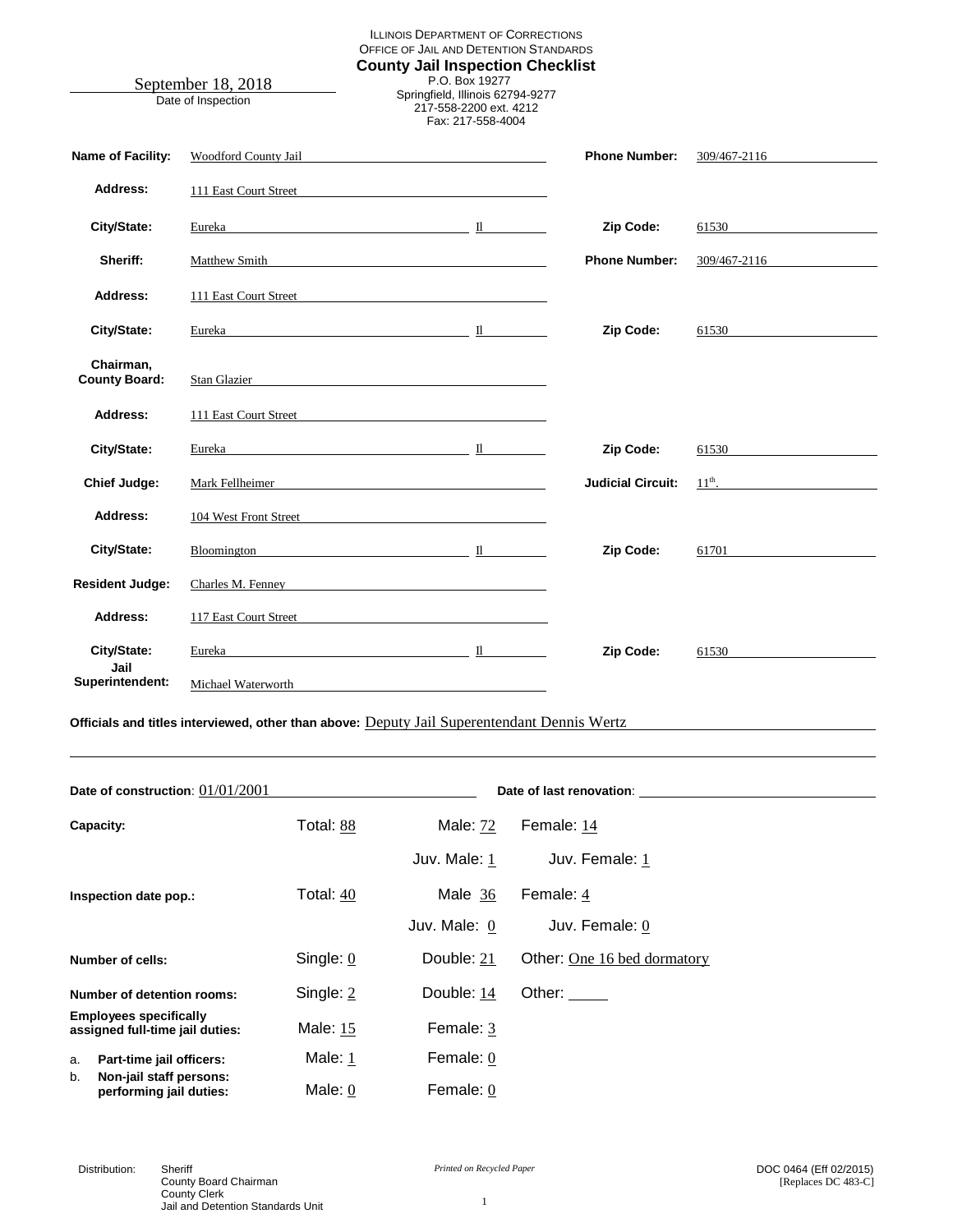|     | <b>ILLINOIS DEPARTMENT OF CORRECTIONS</b><br>OFFICE OF JAIL AND DETENTION STANDARDS<br><b>County Jail Inspection Checklist</b>                                                                                                  |            |         |           |
|-----|---------------------------------------------------------------------------------------------------------------------------------------------------------------------------------------------------------------------------------|------------|---------|-----------|
|     | Has the jail been approved to hold detainees who are under 18                                                                                                                                                                   | <b>YES</b> | N/A     | <b>NO</b> |
|     | years of age?                                                                                                                                                                                                                   | ⊠          |         | $\Box$    |
|     | Has the jail held detainees who are under 18 years of age since<br>the last inspection conducted on the jail?                                                                                                                   | ⊠          |         | l 1       |
|     | Were the detainees under 18 years of age held in the jail since<br>the last inspection separated by sight and sound at all times<br>from other jail detainees 18 years of age and older?                                        | ⊠          | П       | ப         |
|     | 701.10<br><b>ADMINISTRATION</b>                                                                                                                                                                                                 |            |         |           |
|     | 1. Are full-time jail officers trained in accordance with<br>current law?                                                                                                                                                       | ⊠          | $\Box$  | ப         |
|     | a. Are jail officers trained in security and emergency procedures?                                                                                                                                                              | ⊠          | П       | П         |
|     | b. Is staff training documented?                                                                                                                                                                                                | ⊠          | П       | $\perp$   |
| 2.  | Has a written jail procedures manual been established?                                                                                                                                                                          | ⊠          | П       | $\Box$    |
| 3.  | Are emergency procedures (evacuations, riots, escapes, control devices,<br>medical emergencies including suicide prevention and crisis intervention,<br>severe weather, natural disasters and bomb threats) part of the manual? | ⊠          | П       | П         |
|     | 4. Is a comprehensive duty description of each jail post available in writing<br>and furnished to each employee performing the function?                                                                                        | ⊠          | □       | ⊔         |
|     | 5. Are all jail records required by law maintained and available for<br>examination?                                                                                                                                            | ⊠          | П       | $\Box$    |
| 6.  | Is discrimination and harassment of employees and detainees prohibited?                                                                                                                                                         | ⊠          | П       | $\Box$    |
| 7.  | Has a code of conduct for jail staff been established?                                                                                                                                                                          | ⊠          | П       | $\Box$    |
| 8.  | Does staff training include first aid, CPR and identification of signs and<br>management of detainees with a mental illness or a developmental<br>disability?                                                                   | ⊠          | $\Box$  | ப         |
| 9.  | Do jail officers and other personnel assigned to correctional duties receive<br>annual training conducted by or approved by mental health professionals<br>on suicide prevention and mental health issues?                      | ⊠          | П       | $\Box$    |
| 10. | Do jail officers that have contact with juvenile detainees receive additional<br>training specific to juvenile issues within correctional settings, as approved<br>by the Illinois Law Enforcement Training Standards Board?    | ⊠          | П       | ப         |
|     | <b>PERSONNEL</b><br>701.20                                                                                                                                                                                                      |            |         |           |
| 1.  | Are sufficient personnel assigned to provide 24 hour supervision<br>of detainees?                                                                                                                                               | ⊠          | l 1     | ΙI        |
| 2.  | Has a jail administrator been appointed when the average daily<br>population exceeds 25?                                                                                                                                        | ⊠          | $\perp$ | $\perp$   |
| 3.  | Is the appointed Jail Administrator qualified by training and experience?                                                                                                                                                       | ⊠          | □       | $\perp$   |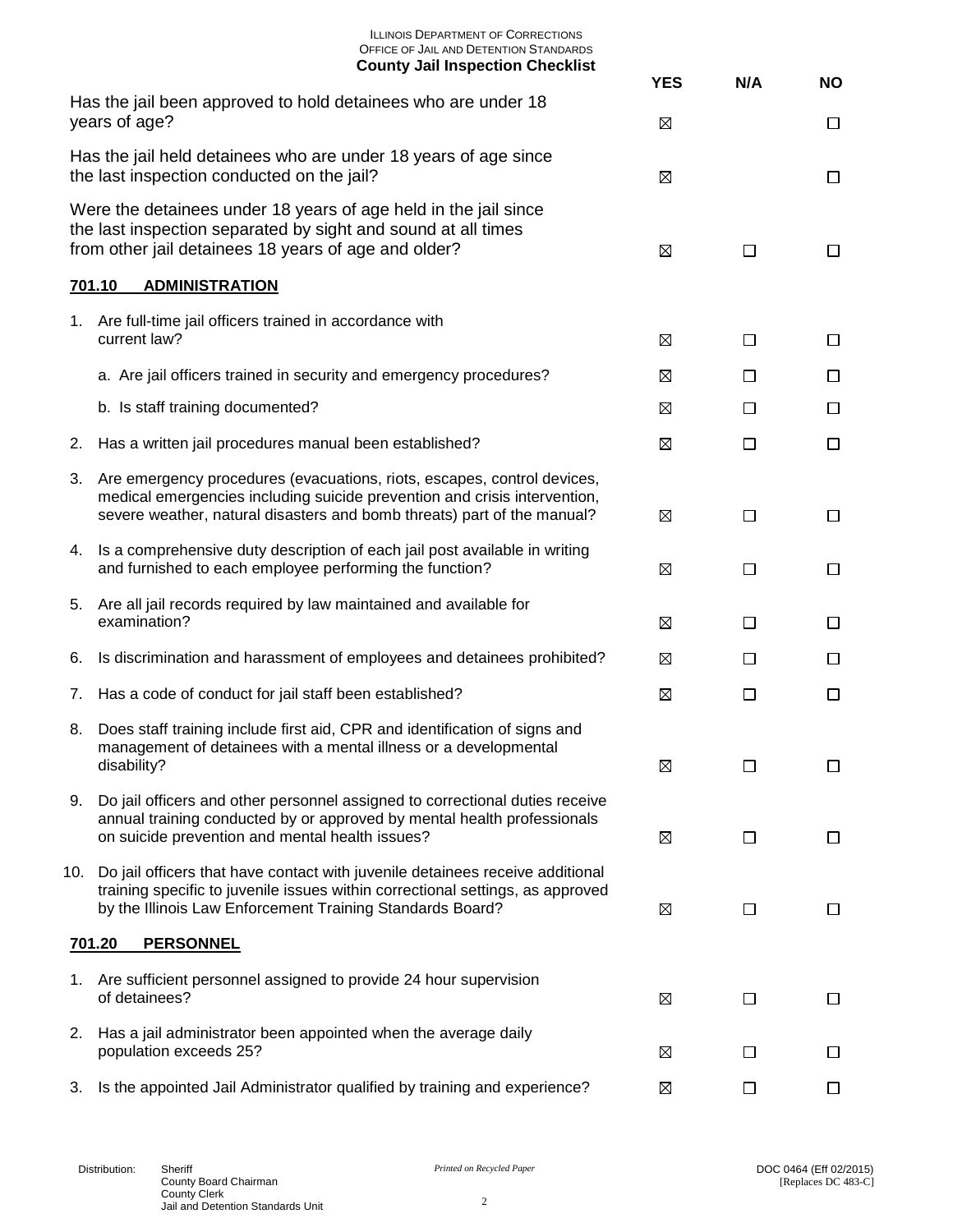|    | <b>ILLINOIS DEPARTMENT OF CORRECTIONS</b><br>OFFICE OF JAIL AND DETENTION STANDARDS<br><b>County Jail Inspection Checklist</b>                                                                |            |              |           |
|----|-----------------------------------------------------------------------------------------------------------------------------------------------------------------------------------------------|------------|--------------|-----------|
|    | 4. When each floor of detention has 15 or more detainees, is there one                                                                                                                        | <b>YES</b> | N/A          | <b>NO</b> |
|    | officer assigned to each floor?                                                                                                                                                               | □          | ⊠            | ப         |
| 5. | Is same gender supervision provided during periods of personal hygiene<br>activities such as showering and toileting, when feasible?                                                          | ⊠          | П            | □         |
| 6. | Do jail officers working in direct contact with detainees have a thorough<br>knowledge of the personnel rules and emergency procedures of the jail<br>which has been documented?              | ⊠          | П            | П         |
|    | 7. Are jail officers thoroughly acquainted with all security features of the<br>jail and the location and use of all emergency equipment and first aid<br>supplies which has been documented? | ⊠          | $\Box$       | ப         |
|    | 8. Are jail officers prohibited from recommending or furnishing advice<br>concerning the retention of a specific lawyer?                                                                      | ⊠          | □            | □         |
| 9. | Is a list of local lawyers made available?                                                                                                                                                    | ⊠          | П            | П         |
|    | <b>RECORDS</b><br><u>701.30</u>                                                                                                                                                               |            |              |           |
| 1. | Are booking and personal records maintained for each detainee?                                                                                                                                | ⊠          | □            | Ш         |
|    | 2. Is the monthly jail population report forwarded to the Jail and Detention<br>Standards Unit in a timely manner?                                                                            | ⊠          | $\Box$       | $\Box$    |
|    | 3. Are extraordinary or unusual occurrences properly reported?                                                                                                                                | ⊠          | П            | $\Box$    |
|    | 701.40<br><b>ADMISSION PROCEDURES</b>                                                                                                                                                         |            |              |           |
|    | 1. Are Notices of Rights and Jail Rules conspicuously posted in all<br>receiving rooms and common areas?                                                                                      | ⊠          | □            | ⊔         |
|    | 2. Are detainees given an immediate pat down search?                                                                                                                                          | ⊠          | $\Box$       | $\Box$    |
| 3. | Do receiving jail officers determine the legality of confinement?                                                                                                                             | ⊠          |              | $\Box$    |
| 4. | Is the identity of the person being detained verified?                                                                                                                                        | ⊠          | П            | $\sqcup$  |
| 5. | Are detainees fingerprinted and photographed in accordance with<br>current law?                                                                                                               | ⊠          | □            | ப         |
| 6. | Are seriously injured, seriously ill or unconscious persons given a<br>medical examination by a licensed physician or a medical staff member<br>prior to detainment?                          | ⊠          | П            | $\Box$    |
| 7. | Are detainees strip searched?                                                                                                                                                                 | ⊠          | $\perp$      | ப         |
|    | a. Is the search conducted in privacy?                                                                                                                                                        | ⊠          | П            | ப         |
|    | b. Is the search conducted by a person of the same gender?                                                                                                                                    | ⊠          | П            | ப         |
|    | c. Is personal clothing searched?                                                                                                                                                             | ⊠          | $\mathsf{L}$ | ப         |
| 8. | Is probing of body cavities prohibited unless reasonable suspicion of<br>contraband exists?                                                                                                   | ⊠          | □            | $\Box$    |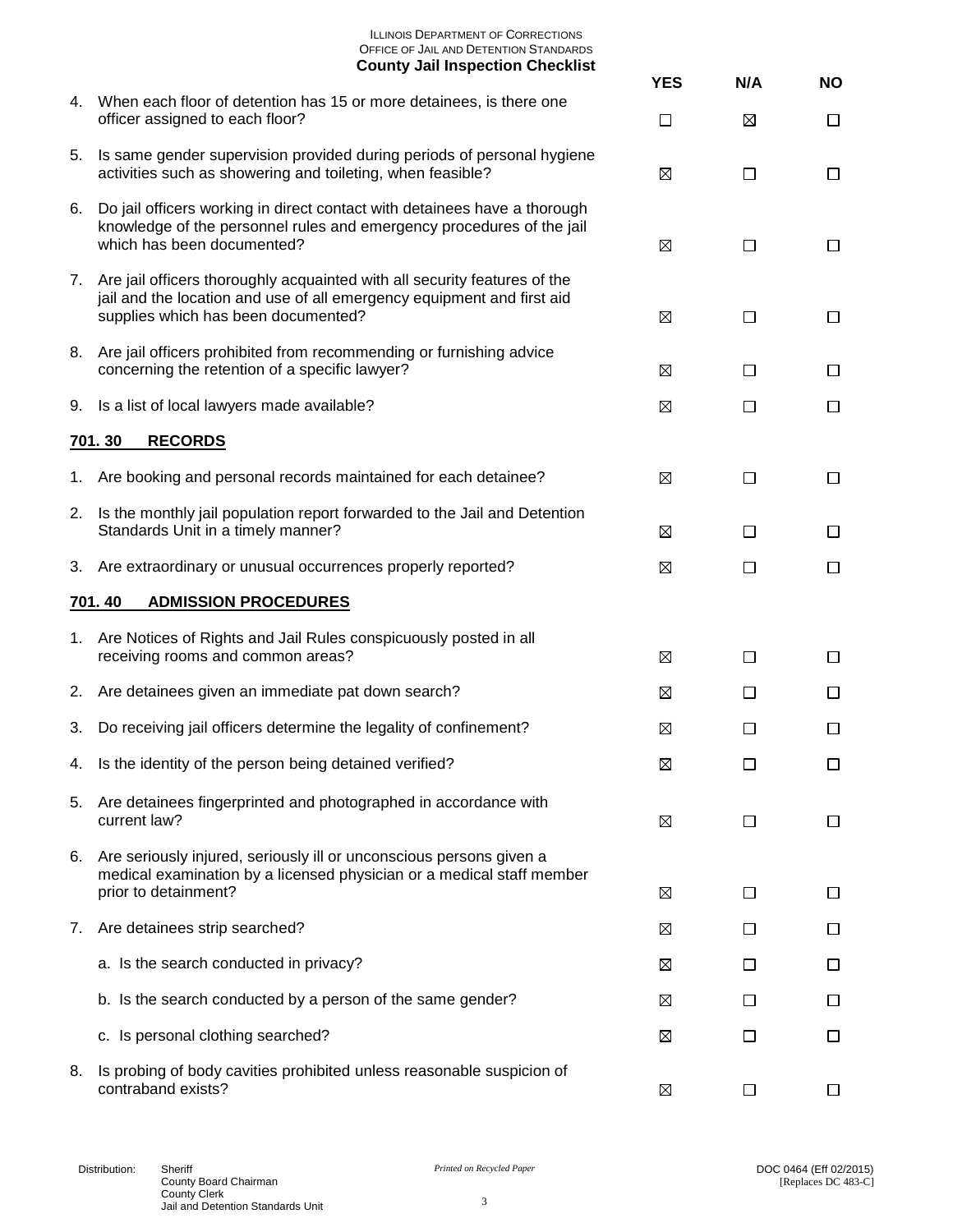| a. Is the body cavity search conducted by medically trained personnel?<br>b. Is the body cavity search conducted in a private location under                                                                                | <b>YES</b><br>⊠ | N/A<br>$\overline{\phantom{a}}$ | <b>NO</b><br>Ш |
|-----------------------------------------------------------------------------------------------------------------------------------------------------------------------------------------------------------------------------|-----------------|---------------------------------|----------------|
|                                                                                                                                                                                                                             |                 |                                 |                |
| sanitary conditions?                                                                                                                                                                                                        | ⊠               | $\Box$                          | □              |
| 9. When an item of personal property is taken from a detainee, including<br>medication, is the item identified and described on a property receipt in<br>the presence of the detainee?                                      | ⊠               | □                               | $\Box$         |
| 10. Do property receipts contain the signatures of the admitting officer and<br>the detainee?                                                                                                                               | ⊠               | $\Box$                          | □              |
| a. Is the original property receipt placed in the detainee's personal record<br>and a duplicate given to the detainee?                                                                                                      | ⊠               | □                               | ப              |
| 11. Is personal property securely stored?                                                                                                                                                                                   | ⊠               | □                               | □              |
| a. If personal property is released to a third party, is a written release<br>containing the detainee's authorizing signature and signature of the<br>receiving individual obtained and kept as part of the jail's records? | ⊠               | □                               | Ш              |
| b. Is there a policy for the disposal of abandoned property?                                                                                                                                                                | ⊠               | П                               | □              |
| 12. Are detainees allowed to make a reasonable number of completed<br>telephone calls as soon as practicable?                                                                                                               | ⊠               | П                               | $\Box$         |
| a. Are the dates and times of telephone calls made during the admission<br>process documented?                                                                                                                              | ⊠               | П                               | □              |
| 13. Does the admitting officer observe detainees for any obvious injuries or<br>illnesses requiring emergency medical care?                                                                                                 | ⊠               | □                               | □              |
| 14. Does the admitting officer question detainees to determine if the detainee<br>has any medical condition which requires medical attention?                                                                               | ⊠               | П                               | □              |
| a. Does the admitting officer question detainees regarding past treatment<br>for mental disorders, mental illness, developmental disabilities or dual<br>diagnosis?                                                         | ⊠               | H                               |                |
| b. Does the admitting officer question detainees regarding an imminent<br>risk of self-harm by use of an approved screening instrument or history<br>of medical illness?                                                    | ⊠               | $\Box$                          | □              |
| c. Does the admitting officer question detainees to determine if the<br>detainee is on medication?                                                                                                                          | ⊠               | $\Box$                          | LΙ             |
| d. Does the admitting officer question female detainees to determine if<br>they are pregnant?                                                                                                                               | ⊠               | $\Box$                          | $\Box$         |
| 15. When a detainee shows signs of or reports unusual physical or mental<br>distress, is the detainee referred to health care personnel as soon as<br>possible?                                                             | ⊠               | П                               | $\Box$         |
| 16. Are all mental health screenings conducted either by an assessment of a<br>mental health professional or by an assessment of a jail officer using an<br>approved screening instrument for assessing mental health?      | ⊠               | $\Box$                          | $\Box$         |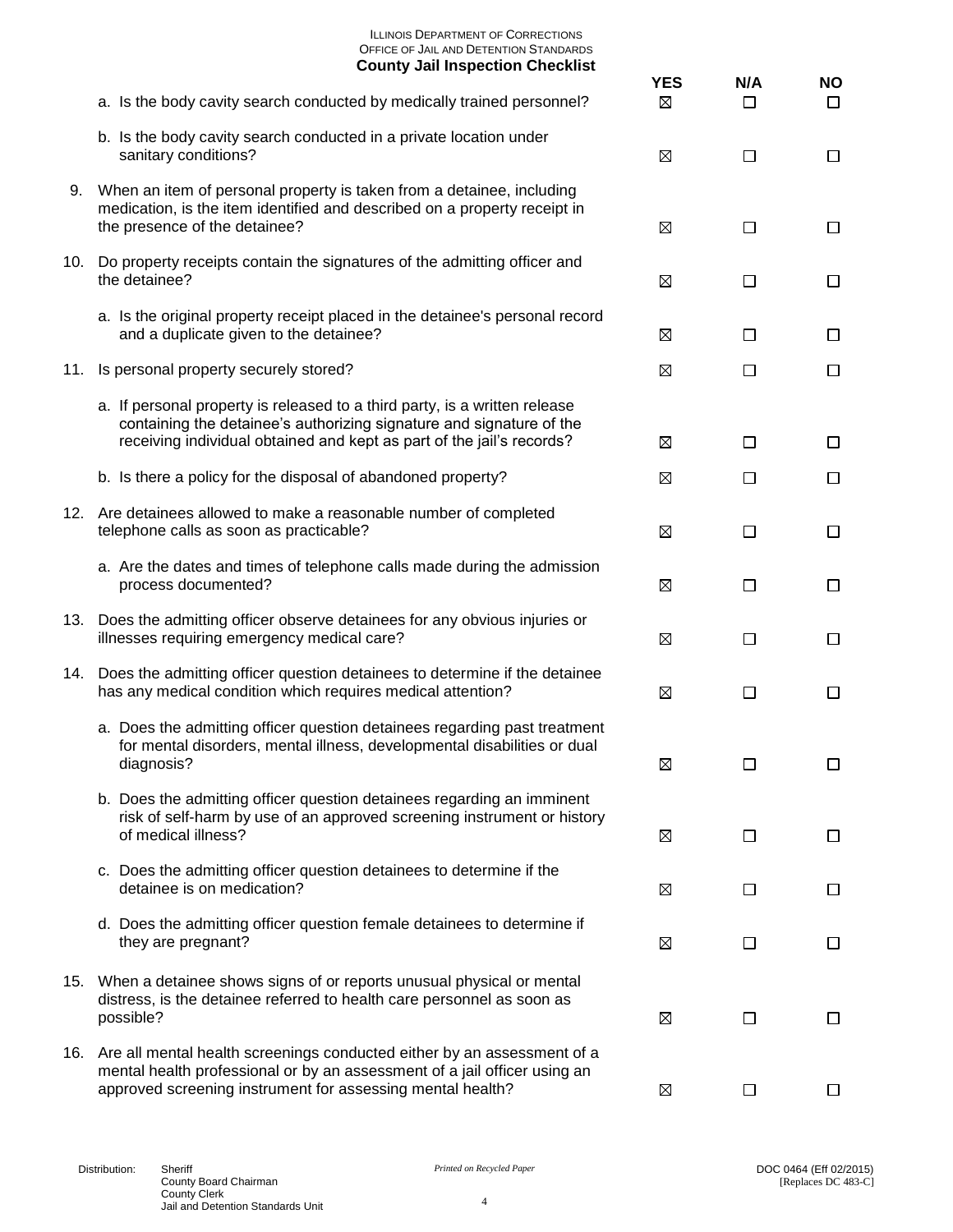|     |                                                                                                                                                                                                                                                                                                                | <b>YES</b>  | N/A    | <b>NO</b> |
|-----|----------------------------------------------------------------------------------------------------------------------------------------------------------------------------------------------------------------------------------------------------------------------------------------------------------------|-------------|--------|-----------|
|     | 17. Are detainees exhibiting psychiatric symptoms such as acute psychotic<br>features, mood disturbances or who have a known psychiatric history<br>evaluated by a mental health professional?                                                                                                                 | ⊠           | П      | □         |
|     | 18. Are detainees exhibiting suicidal behavior or ideations placed in a<br>reasonable level of care that provides for their safety and stability?                                                                                                                                                              | ⊠           | $\Box$ | □         |
| 19. | Is any medication in a detainee's possession at the time of admission<br>withheld until identification and verification of the proper use of the<br>medication is obtained and documented by a licensed medical<br>professional?                                                                               | $\boxtimes$ | $\Box$ | $\Box$    |
| 20. | Does medical staff obtain verification of the proper use of medication in the<br>detainee's possession at the time of admission as soon as possible, but no<br>later than the time interval specified for the next administration of the<br>medication as provided on the medication's prescription container? | ⊠           | П      | □         |
| 21. | Is a record established for each detainee at the time of admission and<br>maintained for the duration of the period of confinement?                                                                                                                                                                            | ⊠           | □      | $\Box$    |
|     | a. Does the record contain the required information?                                                                                                                                                                                                                                                           | ⊠           | П      | П         |
| 22. | Is a medical record part of the detainee's personal record?                                                                                                                                                                                                                                                    | ⊠           | $\Box$ | $\Box$    |
|     | a. Does the medical record contain the health and physical condition,<br>including treatment and medication administered to the detainee:                                                                                                                                                                      |             |        |           |
|     | (1) Upon admission?                                                                                                                                                                                                                                                                                            | ⊠           | $\Box$ | ப         |
|     | (2) During confinement?                                                                                                                                                                                                                                                                                        | ⊠           | П      | □         |
|     | (3) Upon release?                                                                                                                                                                                                                                                                                              | ⊠           | □      | ப         |
| 23. | Is medication administered as prescribed?                                                                                                                                                                                                                                                                      | ⊠           | □      | $\Box$    |
| 24. | Does the record contain an itemized record of the detainee's cash and<br>other valuables, expenditures and receipts while in custody?                                                                                                                                                                          | ⊠           | $\Box$ | $\Box$    |
|     | 25. Is a record of authorized absences from the jail part of the detainee<br>record?                                                                                                                                                                                                                           | ⊠           | $\Box$ | $\Box$    |
| 26. | Is a record of visitors' names and dates of visits maintained?                                                                                                                                                                                                                                                 | ⊠           | П      | □         |
| 27. | Is a record of each detainee's misconduct and any subsequent discipline<br>administered maintained?                                                                                                                                                                                                            | ⊠           | $\Box$ | $\Box$    |
| 28. | Is a record of case disposition, judge and court maintained?                                                                                                                                                                                                                                                   | ⊠           | □      | □         |
| 29. | Is immediate treatment initiated upon detection of body pests?                                                                                                                                                                                                                                                 | ⊠           | $\Box$ | ⊔         |
| 30. | Are all detainees required to take an admitting shower?                                                                                                                                                                                                                                                        | ⊠           | П      | ப         |
| 31. | Are detainees assigned to suitable quarters?                                                                                                                                                                                                                                                                   | ⊠           | П      | □         |
| 32. | Are detainees issued clean bedding, a towel, necessary clothing<br>and soap?                                                                                                                                                                                                                                   | ⊠           | П      | $\perp$   |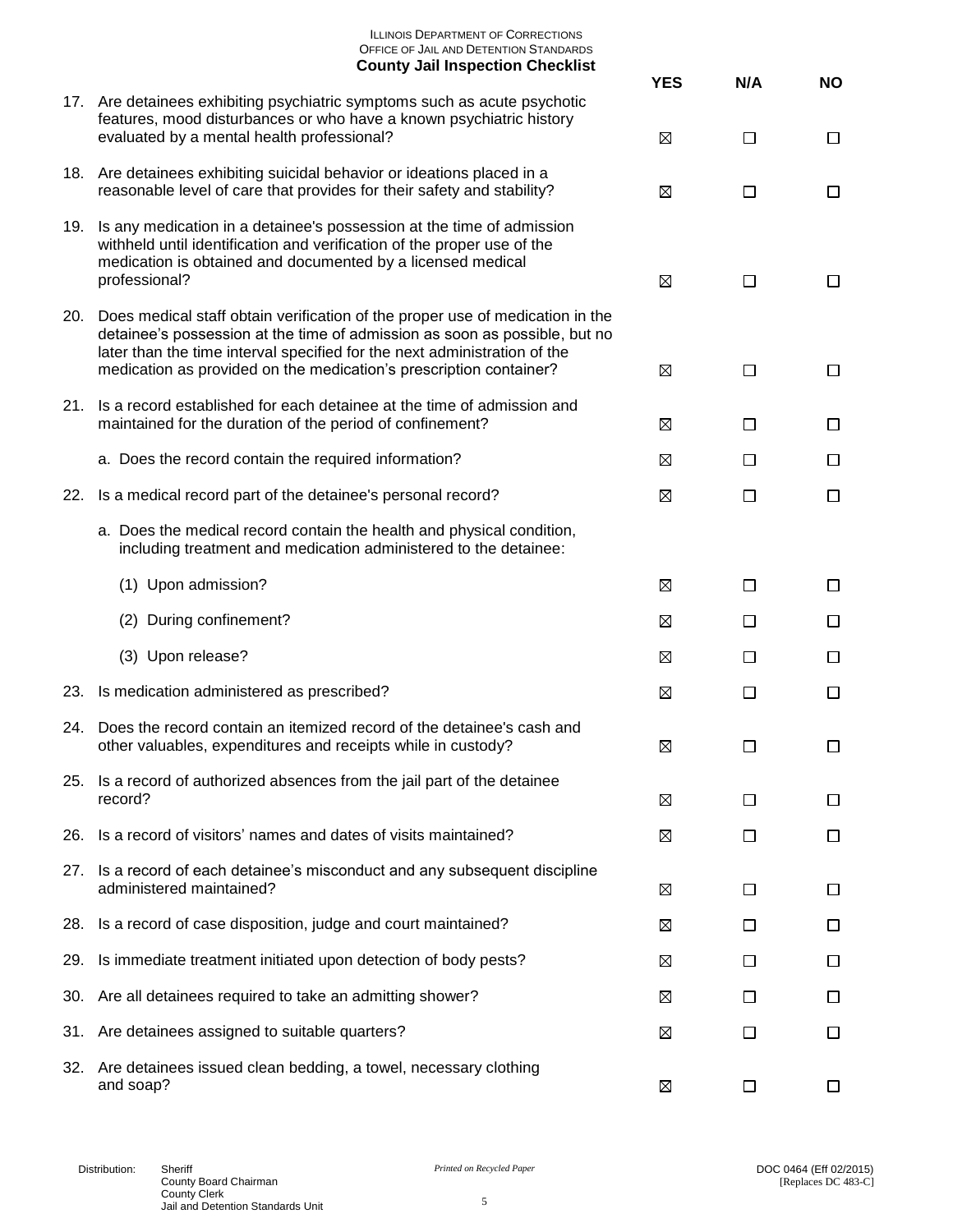|     |                                                                                                                                                                 | <b>YES</b> | N/A                      | <b>NO</b> |
|-----|-----------------------------------------------------------------------------------------------------------------------------------------------------------------|------------|--------------------------|-----------|
|     | a. Does bedding include a mattress cover?                                                                                                                       | ⊠          | $\overline{\phantom{a}}$ | ப         |
|     | b. Are flame-retardant mattresses issued?                                                                                                                       | ⊠          | □                        | □         |
|     | c. Is bed covering appropriate to the season?                                                                                                                   | ⊠          | $\Box$                   | □         |
|     | d. Is the towel made of cloth and of bath size?                                                                                                                 | ⊠          | $\Box$                   | □         |
| 33. | Are detainees permitted to purchase toothbrushes and dentifrice?                                                                                                | ⊠          | □                        | $\Box$    |
|     | 34. Are detainees without funds issued such items by staff?                                                                                                     | ⊠          | $\Box$                   | ப         |
|     | 35. Are detainees held accountable for all jail property issued to them?                                                                                        | ⊠          | □                        | $\Box$    |
|     | 701.50<br><b>ORIENTATION</b>                                                                                                                                    |            |                          |           |
| 1.  | Is an orientation given to each detainee?                                                                                                                       | ⊠          | $\Box$                   | ப         |
| 2.  | Does orientation include all required information?                                                                                                              | ⊠          | □                        | $\Box$    |
| 3.  | Is special assistance given to detainees as needed?                                                                                                             | ⊠          | П                        | □         |
|     | 701.60<br><b>RELEASE PROCEDURES</b>                                                                                                                             |            |                          |           |
| 1.  | Is positive identification of each detainee made prior to discharge, transfer<br>or release?                                                                    | ⊠          | П                        | ⊔         |
| 2.  | Is a record made as to date, time and authority of each release of a detainee?                                                                                  | ⊠          | П                        | □         |
| 3.  | Is each detainee given a physical inspection and a record made of wounds<br>or injuries?                                                                        | ⊠          | □                        | $\Box$    |
| 4.  | Are detainees searched prior to release?                                                                                                                        | ⊠          | □                        | $\Box$    |
| 5.  | Are all personal property items inventoried and returned to the detainees?                                                                                      | ⊠          | □                        | ப         |
| 6.  | Is a written record retained that documents the name and amount of any<br>maintenance medication released with a detainee?                                      | ⊠          | l 1                      | l 1       |
|     | 7. Is a copy of the itemized and signed personal property receipt<br>maintained by the jail as a permanent record?                                              | ⊠          | $\perp$                  | $\Box$    |
|     | 8. Are detainees delivered to the custody of the Illinois Department of<br>Corrections in accordance with Illinois Compiled Statutes?                           | ⊠          | П                        | $\perp$   |
|     | DISCHARGE OF MENTALLY ILL DETAINEES                                                                                                                             |            |                          |           |
|     | 9. When a mentally ill detainee is released, is the detainee given a listing of<br>community mental health resource addresses and telephone numbers?            | ⊠          | □                        | ⊔         |
|     | 10. Is the detainee provided with the opportunity to receive a copy of his/her<br>jail's mental health, medical and medication records?                         | ⊠          | □                        | □         |
| 11. | Does linkage and aftercare include a referral to a mental health<br>provider, a prescription for medications or a two week supply of<br>prescribed medications? | ⊠          | П                        |           |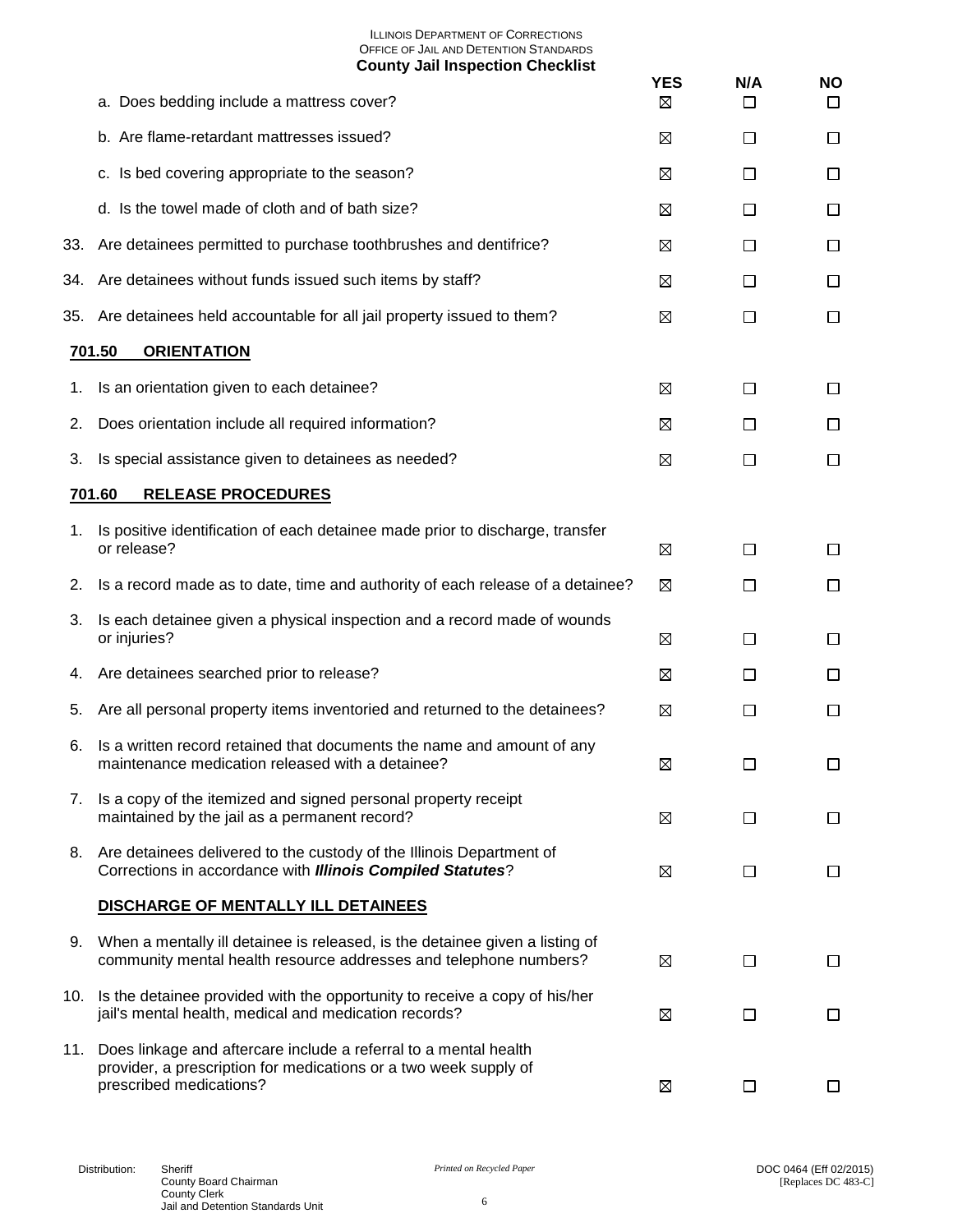|    | <b>ILLINOIS DEPARTMENT OF CORRECTIONS</b><br>OFFICE OF JAIL AND DETENTION STANDARDS<br><b>County Jail Inspection Checklist</b>                                                                        | <b>YES</b>  | N/A    | <b>NO</b> |
|----|-------------------------------------------------------------------------------------------------------------------------------------------------------------------------------------------------------|-------------|--------|-----------|
|    | 701.70<br><b>CLASSIFICATION AND SEPARATION</b>                                                                                                                                                        |             |        |           |
|    | 1. Is there a classification plan that specifies criteria and procedures for<br>determining and changing the status of a detainee?                                                                    | $\boxtimes$ | $\Box$ | □         |
| 2. | Are required segregation policies followed?                                                                                                                                                           |             |        |           |
|    | a. Are female detainees separated by sight and sound from male detainees?                                                                                                                             | ⊠           | $\Box$ | □         |
|    | b. Are witnesses separated from detainees charged with an offense?                                                                                                                                    | ⊠           | П      | □         |
|    | c. When possible, are non-criminal detainees separated from criminal<br>detainees?                                                                                                                    | ⊠           | □      | $\Box$    |
|    | d. Are charged detainees segregated from convicted detainees?                                                                                                                                         | ⊠           | П      | □         |
|    | e. Are mentally ill, developmentally disabled, dually diagnosed or<br>emotionally disturbed detainees housed or tiered as recommended<br>by a mental health professional?                             | ⊠           | $\Box$ | $\Box$    |
|    | f. Are suspected mentally ill, developmentally disabled, dually<br>diagnosed or emotionally disturbed persons examined by a<br>mental health professional?                                            | ⊠           | $\Box$ | $\Box$    |
|    | g. Are detainees who have been determined by mental health<br>professionals to be severely mentally ill, developmentally disabled<br>or emotionally disturbed transferred to an appropriate facility? | ⊠           | □      | $\Box$    |
| 3. | Is detainee classification reviewed at least every 60 days?                                                                                                                                           | ⊠           | П      | □         |
|    | 701.80<br><b>HOUSING</b>                                                                                                                                                                              |             |        |           |
|    | # of Floors of detention:<br>$\perp$                                                                                                                                                                  |             |        |           |
| 1. | Do cells provide at least 50 square feet of floor space with a<br>minimum ceiling height of eight feet?                                                                                               | ⊠           | П      | □         |
| 2. | Do detention rooms provide at least 64 square feet of floor space<br>with a minimum ceiling height of eight feet?                                                                                     | ⊠           | $\Box$ | □         |
| 3. | Are all cells and detention rooms designated for a maximum of<br>double occupancy?                                                                                                                    | ⊠           | П      | $\Box$    |
| 4. | Is each cell and detention room equipped with:                                                                                                                                                        |             |        |           |
|    | a. A rigidly constructed metal bed with solid or perforated metal<br>bottom, securely anchored to the floor or wall or a concrete<br>sleeping surface?                                                | ⊠           | $\Box$ | $\Box$    |
|    | b. A washbasin with piped hot and cold water?                                                                                                                                                         | ⊠           | $\Box$ | $\Box$    |
|    | c. A prison-type toilet?                                                                                                                                                                              | ⊠           | Ш      | ப         |
|    | d. Illumination sufficient for comfortable reading?                                                                                                                                                   | ⊠           | П      | $\Box$    |
|    | e. Tamper-proof light fixtures?                                                                                                                                                                       | ⊠           | □      | ப         |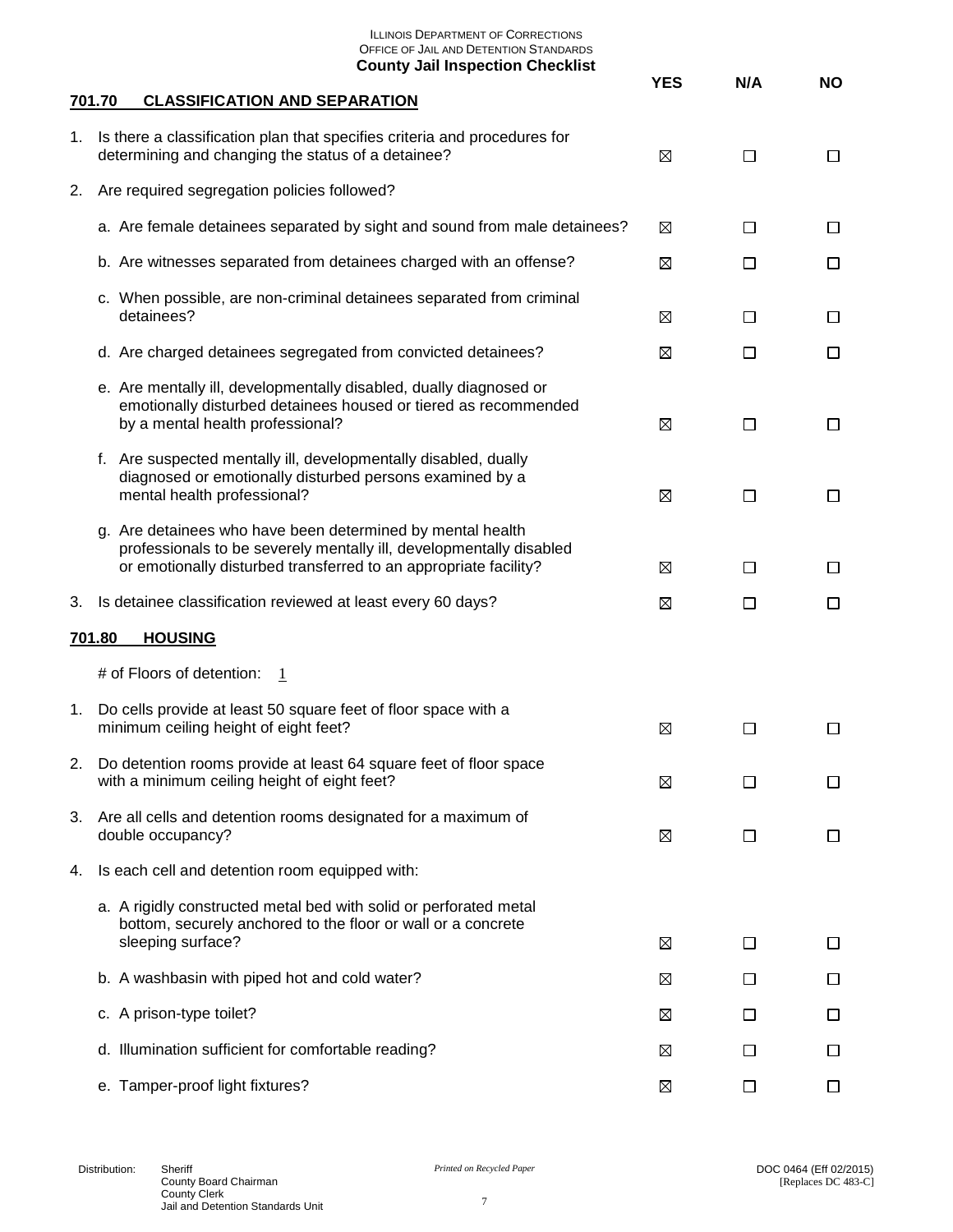|     |                                                                                                                                                                                                                                                                                                             | <b>YES</b>  | N/A    | <b>NO</b> |
|-----|-------------------------------------------------------------------------------------------------------------------------------------------------------------------------------------------------------------------------------------------------------------------------------------------------------------|-------------|--------|-----------|
|     | f. A secured metal mirror?                                                                                                                                                                                                                                                                                  | ⊠           | $\Box$ | □         |
| 5.  | Do dormitories provide at least 50 square feet of floor space per<br>occupant with a minimum ceiling height of 8 feet?                                                                                                                                                                                      | ⊠           | □      | □         |
| 6.  | Is each dormitory equipped with:                                                                                                                                                                                                                                                                            |             |        |           |
|     | a. A rigidly constructed metal bed with solid or perforated metal bottom,<br>securely anchored to the floor or wall for each detainee?                                                                                                                                                                      | ⊠           | $\Box$ | □         |
|     | b. A washbasin with piped hot and cold water for every eight occupants?                                                                                                                                                                                                                                     | ⊠           | $\Box$ | $\Box$    |
|     | c. A prison-type toilet for every eight occupants?                                                                                                                                                                                                                                                          | ⊠           | □      | □         |
|     | d. A shower with piped hot and cold water for every eight occupants?                                                                                                                                                                                                                                        | ⊠           | □      | $\Box$    |
|     | e. Illumination sufficient for comfortable reading?                                                                                                                                                                                                                                                         | ⊠           | □      | $\Box$    |
|     | Tamper-proof light fixtures?<br>f.                                                                                                                                                                                                                                                                          | ⊠           | □      | $\Box$    |
|     | g. Seating for each detainee?                                                                                                                                                                                                                                                                               | ⊠           | □      | $\Box$    |
| 7.  | Do cells or detention rooms conform to current building and<br>accessibility codes?                                                                                                                                                                                                                         | ⊠           | □      | $\Box$    |
| 8.  | Is a dayroom provided in conjunction for each cell block or<br>detention room cluster?                                                                                                                                                                                                                      | ⊠           | □      | $\Box$    |
|     | a. Does the day room area provide at least 35 square feet of floor<br>space for each cell block and/or detention room cluster built prior<br>to July 1st, 1980?                                                                                                                                             | $\boxtimes$ | □      | $\Box$    |
|     | b. Does the day room area contain no less than 35 square feet of<br>floor space for each cell or detention room in the cell block or<br>detention room cluster for each cell block or detention room<br>cluster built since July 1, 1980 or in which major renovations have<br>occurred since July 1, 1980? | ⊠           | □      | □         |
|     | c. Is adequate and appropriate seating provided for the number of<br>detainees that make use of each dayroom?                                                                                                                                                                                               | ⊠           | $\Box$ | ப         |
| 9.  | Are showers provided in each cellblock area?                                                                                                                                                                                                                                                                | ⊠           | ⊔      | ப         |
| 10. | Is the jail comfortably heated or cooled according to the season?                                                                                                                                                                                                                                           | ⊠           | $\Box$ | $\Box$    |
| 11. | Does the system eliminate disagreeable odors and routinely provide                                                                                                                                                                                                                                          |             |        |           |
|     | temperatures within the normal comfort zone?                                                                                                                                                                                                                                                                | ⊠           | □      | □         |
|     | <b>MEDICAL AND MENTAL HEALTH CARE</b><br>701.90                                                                                                                                                                                                                                                             |             |        |           |
| 1.  | Are all required medical and mental health services available to detainees?                                                                                                                                                                                                                                 | ⊠           | $\Box$ | $\Box$    |
| 2.  | Is a medical doctor available to attend to the medical and mental health<br>needs of detainees?                                                                                                                                                                                                             | ⊠           | П      |           |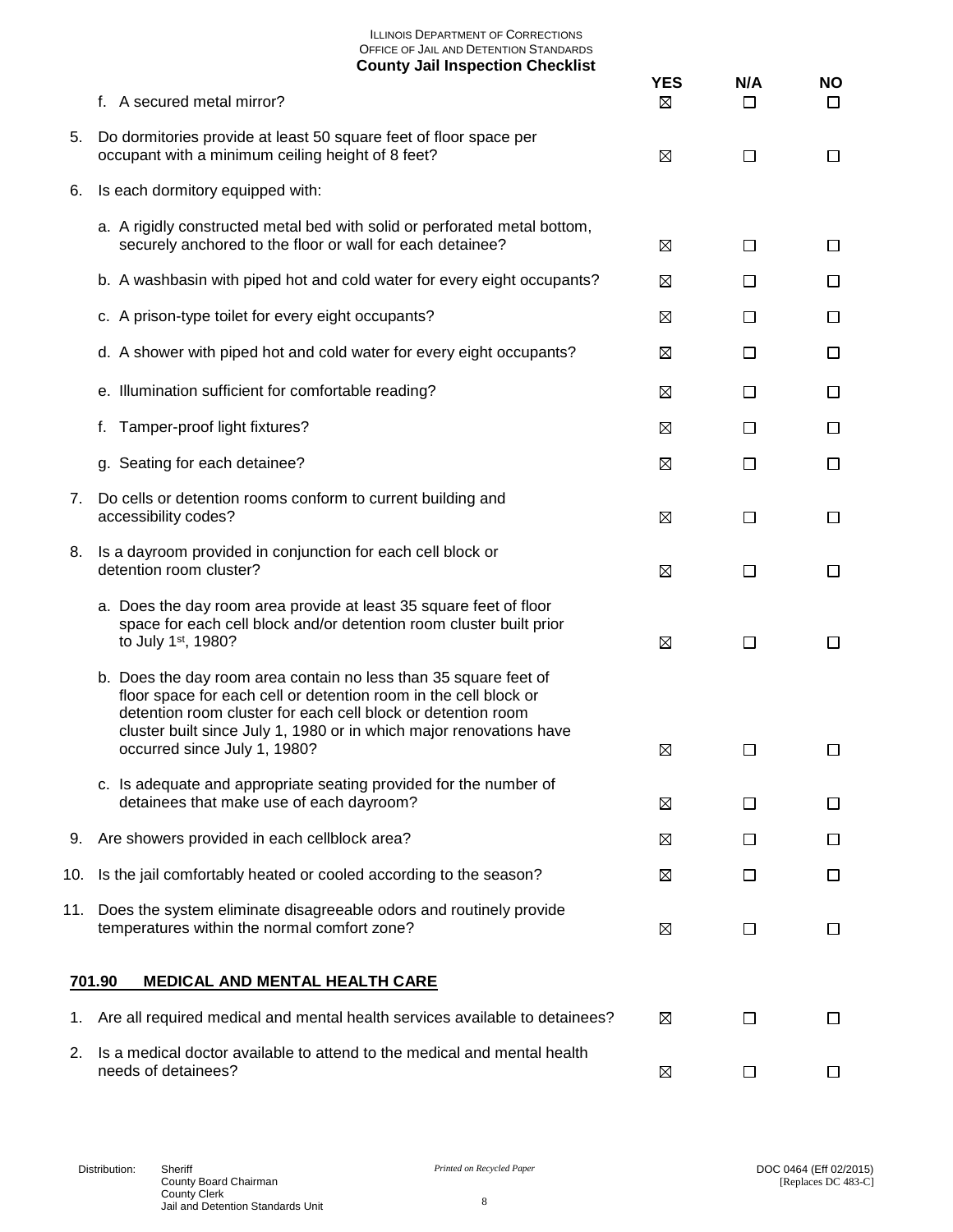|    | <b>ILLINOIS DEPARTMENT OF CORRECTIONS</b><br>OFFICE OF JAIL AND DETENTION STANDARDS<br><b>County Jail Inspection Checklist</b>                                                             | <b>YES</b> | N/A     | <b>NO</b> |
|----|--------------------------------------------------------------------------------------------------------------------------------------------------------------------------------------------|------------|---------|-----------|
| 3. | If no mental health professional is on staff, are professional mental<br>health services secured through linkage agreements with local and<br>regional providers or independent contracts? | ⊠          | П       | □         |
| 4. | If so, are linkage agreements and credentials of independent<br>contractors documented?                                                                                                    | ⊠          | П       | $\Box$    |
| 5. | Is approved mental health training provided to jail officers and<br>other personnel primarily assigned to correctional duties on suicide<br>prevention and mental health issues?           | ⊠          | □       | □         |
| 6. | Does suicide prevention training include:                                                                                                                                                  |            |         |           |
|    | a. The nature and symptoms of suicide?                                                                                                                                                     | ⊠          | □       | □         |
|    | b. The specifics of identification of suicidal individuals through the<br>recognition of verbal and behavioral cues?                                                                       | ⊠          | $\Box$  | $\Box$    |
|    | c. Situational stressors?                                                                                                                                                                  | ⊠          | П       | □         |
|    | d. Evaluation of detainee coping skills?                                                                                                                                                   | ⊠          | П       | □         |
|    | e. Other signs of potential risk?                                                                                                                                                          | ⊠          | $\Box$  | $\Box$    |
|    | Monitoring?<br>f.                                                                                                                                                                          | ⊠          | $\Box$  | □         |
|    | g. Evaluation?                                                                                                                                                                             | ⊠          | П       | □         |
|    | h. Stabilization?                                                                                                                                                                          | ⊠          | П       | $\Box$    |
|    | Referral of suicidal individuals?<br>i.                                                                                                                                                    | ⊠          | □       | $\Box$    |
| 7. | Does mental health training include:                                                                                                                                                       |            |         |           |
|    | a. The nature of mental illness?                                                                                                                                                           | ⊠          | П       | □         |
|    | b. Symptoms of mental illness?                                                                                                                                                             | ⊠          | П       | □         |
|    | c. Specifics of identification of mentally ill individuals through<br>the recognition of verbal and behavioral cues?                                                                       | ⊠          | П       | □         |
|    | d. Situational stressors?                                                                                                                                                                  | ⊠          | П       | $\Box$    |
|    | e. Evaluation of detainee coping skills, and other signs of potential risk?                                                                                                                | ⊠          | П       | □         |
|    | Monitoring of mental illness?<br>t.                                                                                                                                                        | ⊠          | $\Box$  | $\Box$    |
|    | Evaluation of mental illness?<br>g.                                                                                                                                                        | ⊠          | П       | □         |
|    | h. Stabilization of mental illness?                                                                                                                                                        | ⊠          | $\perp$ | ப         |
|    | Referral of the mentally ill detainee?<br>Ĺ.                                                                                                                                               | ⊠          | П       | $\Box$    |
| 8. | Have arrangements been made for detainees to have access to<br>emergency dental care?                                                                                                      | ⊠          | $\Box$  | $\Box$    |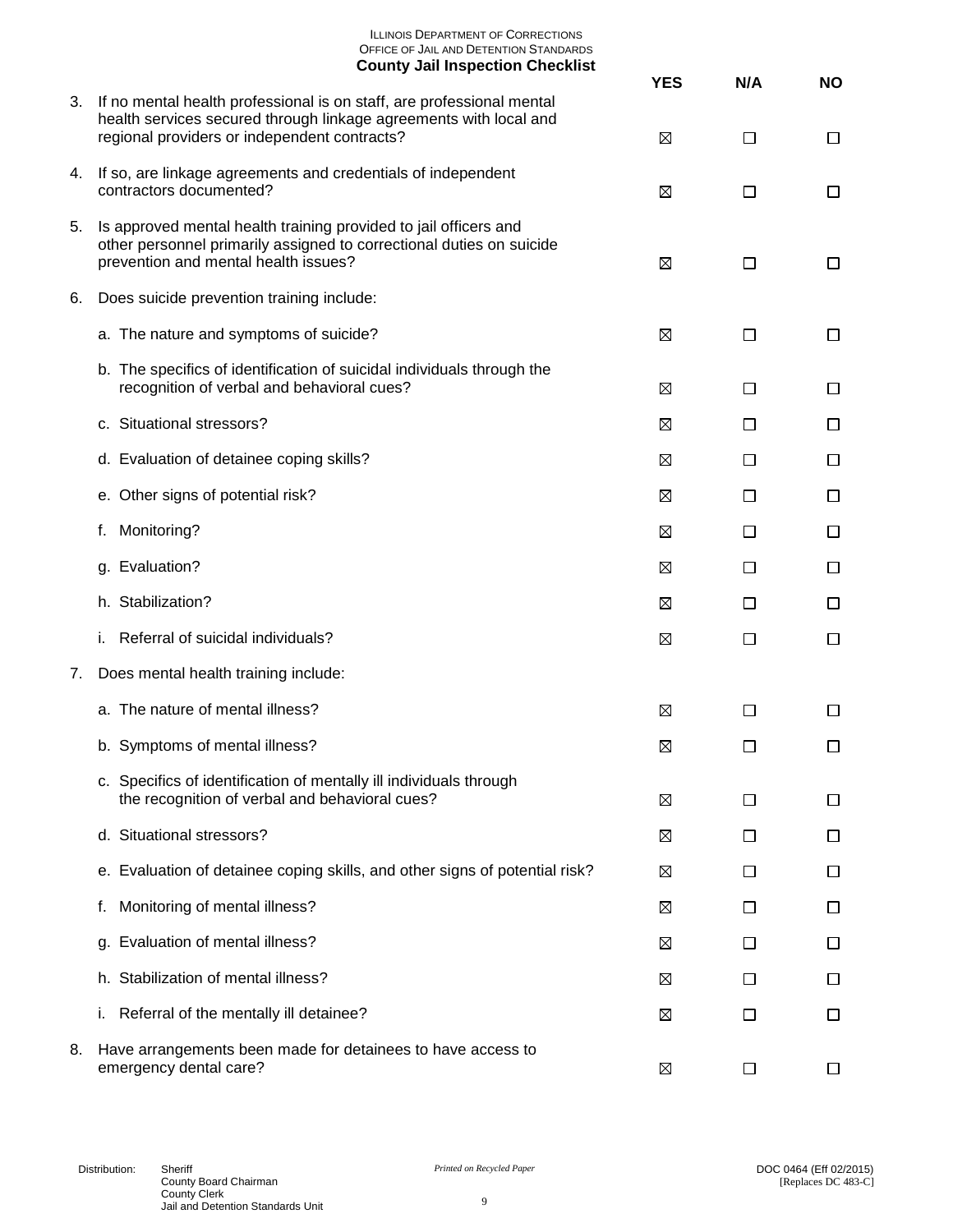|     | <b>ILLINOIS DEPARTMENT OF CORRECTIONS</b><br>OFFICE OF JAIL AND DETENTION STANDARDS<br><b>County Jail Inspection Checklist</b>                                                                                                                                                                     |            |        |              |
|-----|----------------------------------------------------------------------------------------------------------------------------------------------------------------------------------------------------------------------------------------------------------------------------------------------------|------------|--------|--------------|
| 9.  | General medical services are provided by (select all that apply):                                                                                                                                                                                                                                  | <b>YES</b> | N/A    | NΟ           |
|     | Staff physicians<br>$\boxtimes$ Contractual services<br>A nearby hospital                                                                                                                                                                                                                          |            |        |              |
|     | 10. Are detainees suspected of having communicable diseases<br>immediately referred to appropriate medical staff and isolated?                                                                                                                                                                     | ⊠          | □      | $\Box$       |
|     | 11. Are detainees given a medical screening by a medical doctor, a<br>physician's assistant, a nurse practitioner, a registered nurse or a<br>licensed practical nurse within 14 days after confinement?                                                                                           | ⊠          | □      | $\mathsf{L}$ |
| 12. | Is a schedule for daily sick call established?                                                                                                                                                                                                                                                     | ⊠          | $\Box$ | □            |
|     | a. Are the names of those detainees reporting to sick call recorded in<br>the medical log?                                                                                                                                                                                                         | ⊠          | $\Box$ | $\Box$       |
|     | b. Are detainees with emergency complaints attended to as quickly<br>as possible?                                                                                                                                                                                                                  | ⊠          | $\Box$ | □            |
|     | c. Has the attending physician provided written approval for non-medical<br>staff to issue over-the-counter medication at the request of the detainee?                                                                                                                                             | ⊠          | □      | $\Box$       |
|     | 13. Are detainee medical and mental health treatment logs maintained?                                                                                                                                                                                                                              | ⊠          | П      | $\Box$       |
|     | a. Is all the treatment and medication prescribed recorded including<br>date and time of treatment and medication is administered?                                                                                                                                                                 | ⊠          | □      | ⊔            |
|     | b. Is a written record kept of all detainees' special diets?                                                                                                                                                                                                                                       | ⊠          | П      | $\mathsf{L}$ |
|     | 14. Are all medications securely stored?                                                                                                                                                                                                                                                           | ⊠          | П      | □            |
| 15. | Is a jail officer present when a physician or other medical personnel attend<br>to detainees at the jail?                                                                                                                                                                                          | ⊠          | $\Box$ | ⊔            |
|     | 16. Are proper precautions taken to ensure detainees actually ingest received<br>medication?                                                                                                                                                                                                       | ⊠          | П      | □            |
| 17. | Before a detainee may be approved by the jail administrator to retain<br>lifesaving medication on his or her person, is there consultation with<br>and concurrence by a physician or other medical professional with the<br>safety and security of the jail and detainee taken into consideration? | ⊠          | $\Box$ | $\Box$       |
|     | 18. Are detainees prohibited from having access to medical supplies, patients'<br>records and medications?                                                                                                                                                                                         | ⊠          | П      | ΙI           |
| 19. | Has at least one member of the jail staff on each shift successfully<br>completed and subsequently received biannual recertification from<br>a recognized course in first aid training which included cardiopulmonary<br>resuscitation (CPR)?                                                      | ⊠          | $\Box$ | □            |
| 20. | Is there a proper stock of first aid supplies available to staff?                                                                                                                                                                                                                                  | ⊠          | П      | $\Box$       |
| 21. | Is there a TB isolation room?                                                                                                                                                                                                                                                                      | $\Box$     | $\Box$ | ⊠            |
|     | a. Is proper air supply maintained?                                                                                                                                                                                                                                                                | П          | ⊠      |              |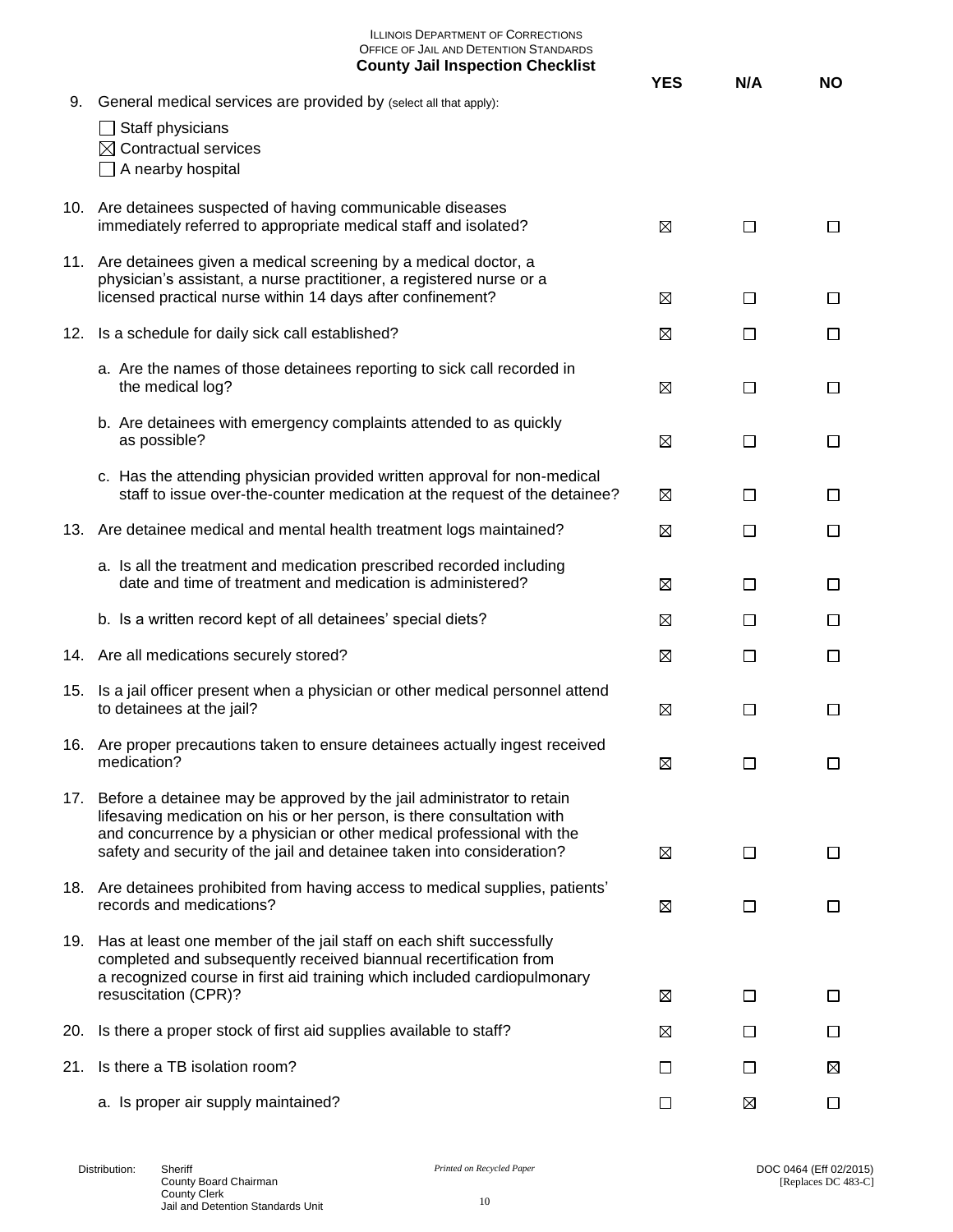|    |                                                                                                                                                                                                                                                                                                                              | <b>YES</b> | N/A    | <b>NO</b> |
|----|------------------------------------------------------------------------------------------------------------------------------------------------------------------------------------------------------------------------------------------------------------------------------------------------------------------------------|------------|--------|-----------|
|    | b. Are all air returns permanently sealed?                                                                                                                                                                                                                                                                                   | $\Box$     | ⊠      | □         |
|    | c. Is all air from the room exhausted to the exterior of the building?                                                                                                                                                                                                                                                       | $\Box$     | ⊠      | □         |
|    | d. Is the air pressure switch or sail switch properly installed?                                                                                                                                                                                                                                                             | □          | ⊠      | ப         |
|    | e. Is a differential air pressure gauge used to monitor isolation rooms?                                                                                                                                                                                                                                                     | П          | ⊠      | □         |
|    | Are all windows permanently closed or inoperable?<br>t.                                                                                                                                                                                                                                                                      | □          | ⊠      | □         |
|    | g. Does the corridor door to the isolation room have a door closer?                                                                                                                                                                                                                                                          | $\Box$     | ⊠      | □         |
|    | 701.100<br>CLOTHING, PERSONAL HYGIENE, AND GROOMING                                                                                                                                                                                                                                                                          |            |        |           |
| 1. | Are mechanical washing and drying equipment and cleaning agents<br>provided when detainees are required to supply and wear personal<br>clothing?                                                                                                                                                                             | ⊠          | □      | □         |
| 2. | Is clean clothing issued at least twice weekly when clothing is<br>provided by the jail?                                                                                                                                                                                                                                     | ⊠          | □      | □         |
| 3. | Are detainees without funds provided with necessary equipment and<br>articles to maintain proper grooming and hygiene?                                                                                                                                                                                                       | ⊠          | □      | □         |
| 4. | Are detainees allowed to shower or bathe at least three times weekly?                                                                                                                                                                                                                                                        | ⊠          | П      | □         |
| 5. | Are detainees allowed to shave daily?                                                                                                                                                                                                                                                                                        | ⊠          | □      | □         |
| 6. | Are females provided with shaving supplies appropriate for personal<br>hygiene needs?                                                                                                                                                                                                                                        | ⊠          | $\Box$ | □         |
| 7. | Are barber and beautician services available?                                                                                                                                                                                                                                                                                | ⊠          | ⊔      | ப         |
| 8. | Are female detainees provided with necessary articles for personal hygiene?                                                                                                                                                                                                                                                  | ⊠          | П      | □         |
|    | 701.110<br><b>FOOD SERVICES</b>                                                                                                                                                                                                                                                                                              |            |        |           |
|    | Meal service type (select all that apply):                                                                                                                                                                                                                                                                                   |            |        |           |
|    | $\bowtie$ Contract for catered food service.<br>Provide frozen or otherwise pre-prepared meals that have been<br>processed by the procedure required to produce a condition<br>suitable for consumption.<br>Food preparation and service in an on-site kitchen with food service<br>staff who are employees of the facility. |            |        |           |
|    | Menu on day of inspection:                                                                                                                                                                                                                                                                                                   |            |        |           |
|    | Breakfast: Cold cereal, milk, juice                                                                                                                                                                                                                                                                                          |            |        |           |
|    | Lunch:<br>Deli meat, chips, fruit, jello, 2 bread, cheese, mayo, juice                                                                                                                                                                                                                                                       |            |        |           |
|    | Dinner:<br>Chicken patty, 2 bread, potato, orange, Bbq sauce, cookies, tea                                                                                                                                                                                                                                                   |            |        |           |
| 1. | Are meals of sufficient nutritional value?                                                                                                                                                                                                                                                                                   | ⊠          | П      | $\Box$    |
| 2. | Does food quantity appear sufficient?                                                                                                                                                                                                                                                                                        | ⊠          | $\Box$ | ப         |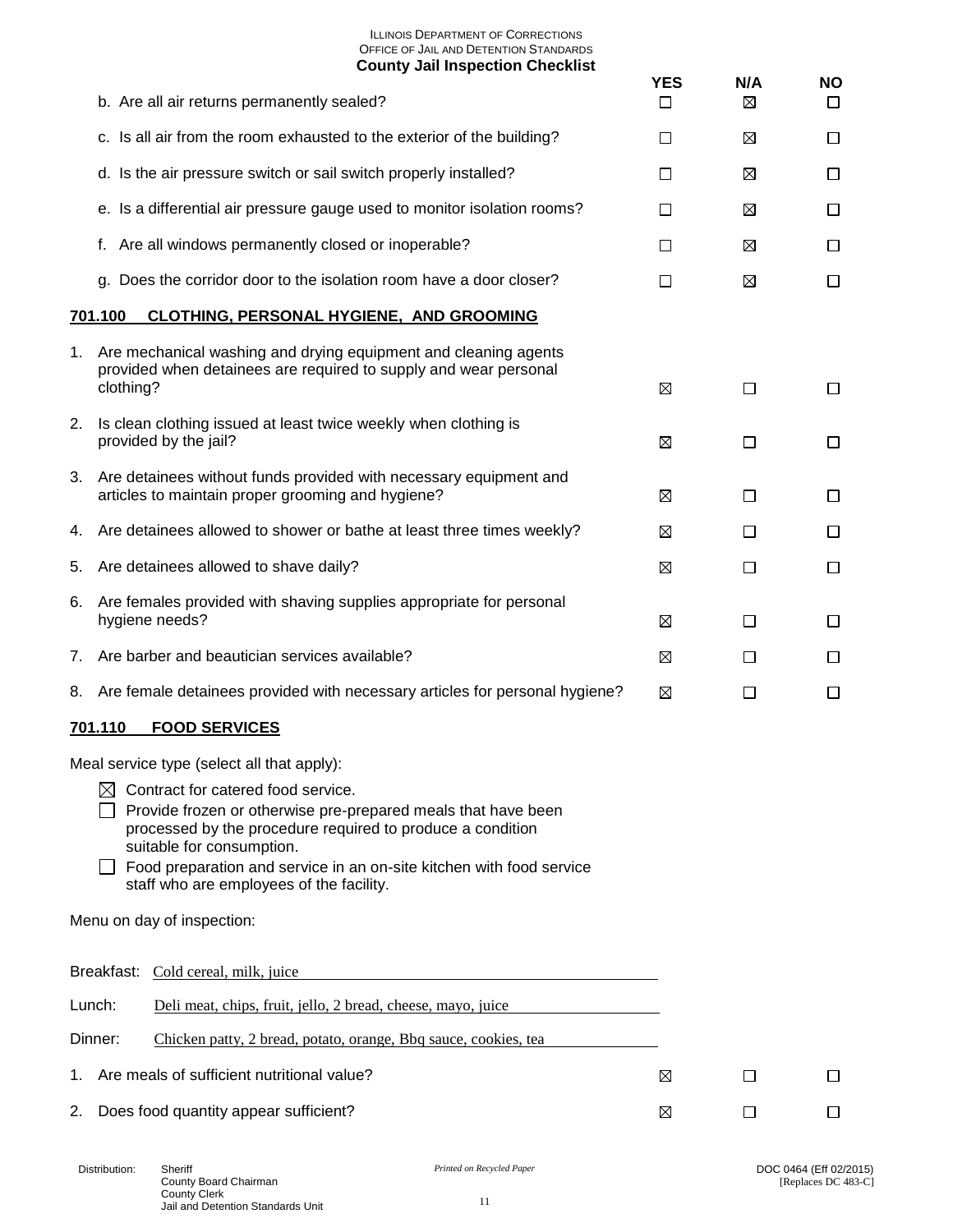| 3.  | Are meals served at appropriate intervals?                                                                                                                                                                                                                     | <b>YES</b><br>⊠ | N/A<br>$\Box$ | <b>NO</b><br>□ |
|-----|----------------------------------------------------------------------------------------------------------------------------------------------------------------------------------------------------------------------------------------------------------------|-----------------|---------------|----------------|
|     |                                                                                                                                                                                                                                                                |                 |               |                |
| 4.  | Is a drink, other than water, served with each meal?                                                                                                                                                                                                           | ⊠               | □             | $\Box$         |
| 5.  | Is at least one complete, balanced and hot meal served each 24 hours?                                                                                                                                                                                          | ⊠               | □             | □              |
| 6.  | Are special meals adhered to when medically prescribed?                                                                                                                                                                                                        | ⊠               | $\Box$        | □              |
| 7.  | If the food preparation and service is provided by an on-site kitchen,<br>does at least one full-time cook employed by the facility have proper<br>food service sanitation certification from the Illinois Department of<br>Public Health?                     | ⊠               | □             | □              |
| 8.  | If the facility has contracted for catered food service, does the food<br>service provider have proper food service sanitation certification from<br>the Illinois Department of Public Health?                                                                 | ⊠               | □             | □              |
| 9.  | Are menu items substituted when a detainee's religious beliefs prohibit<br>eating of particular foods?                                                                                                                                                         | ⊠               | □             | □              |
|     | a. Do detainees submit written requests for alternative diets?                                                                                                                                                                                                 | ⊠               | □             | □              |
|     | b. Are dietary restrictions confirmed with religious leaders?                                                                                                                                                                                                  | ⊠               | □             | ப              |
|     | 10. Are menus preplanned?                                                                                                                                                                                                                                      | ⊠               | $\Box$        | $\Box$         |
|     | a. Retained for at least 3 months?                                                                                                                                                                                                                             | ⊠               | □             | $\Box$         |
|     | b. Diversified?                                                                                                                                                                                                                                                | ⊠               | □             | □              |
| 11. | Do food service operations conform to the Food Sanitation Code?                                                                                                                                                                                                | ⊠               | □             | □              |
|     | 12. Are food service trustees screened by medical staff?                                                                                                                                                                                                       | ⊠               | $\Box$        | □              |
|     | 13. Are employees and trustees visually evaluated at the beginning of<br>each shift and any individual found to have boils, infective wounds or<br>respiratory infections cleared by medical staff before being permitted<br>to work in any food service area? | ⊠               | □             | ப              |
|     | 14. Are kitchen trustees required to bathe and dress in clean clothing prior<br>to their daily work shift?                                                                                                                                                     | ⊠               | □             | □              |
|     | 15. Is the jail cook or kitchen staff familiar with security aspects of jail<br>operation, training and supervision of trustees?                                                                                                                               | ⊠               | $\Box$        | □              |
|     | 16. Are heated or insulated carts or trays used for transportation of food from<br>the jail kitchen to detainees when a significant distance is involved?                                                                                                      | ⊠               | □             | □              |
|     | 17. Are food and drinks protected from contaminants during preparation<br>and delivery?                                                                                                                                                                        | ⊠               | □             | □              |
|     | 18. Are divided or compartmented trays used for meal service?                                                                                                                                                                                                  | ⊠               | □             | $\Box$         |
|     | 19. Are eating utensils removed from detainee quarters soon after the<br>meal is finished?                                                                                                                                                                     | ⊠               | $\Box$        | □              |
| 20. | Are openings to the outside protected to prevent the entrance of rodents<br>and insects?                                                                                                                                                                       | ⊠               | □             | □              |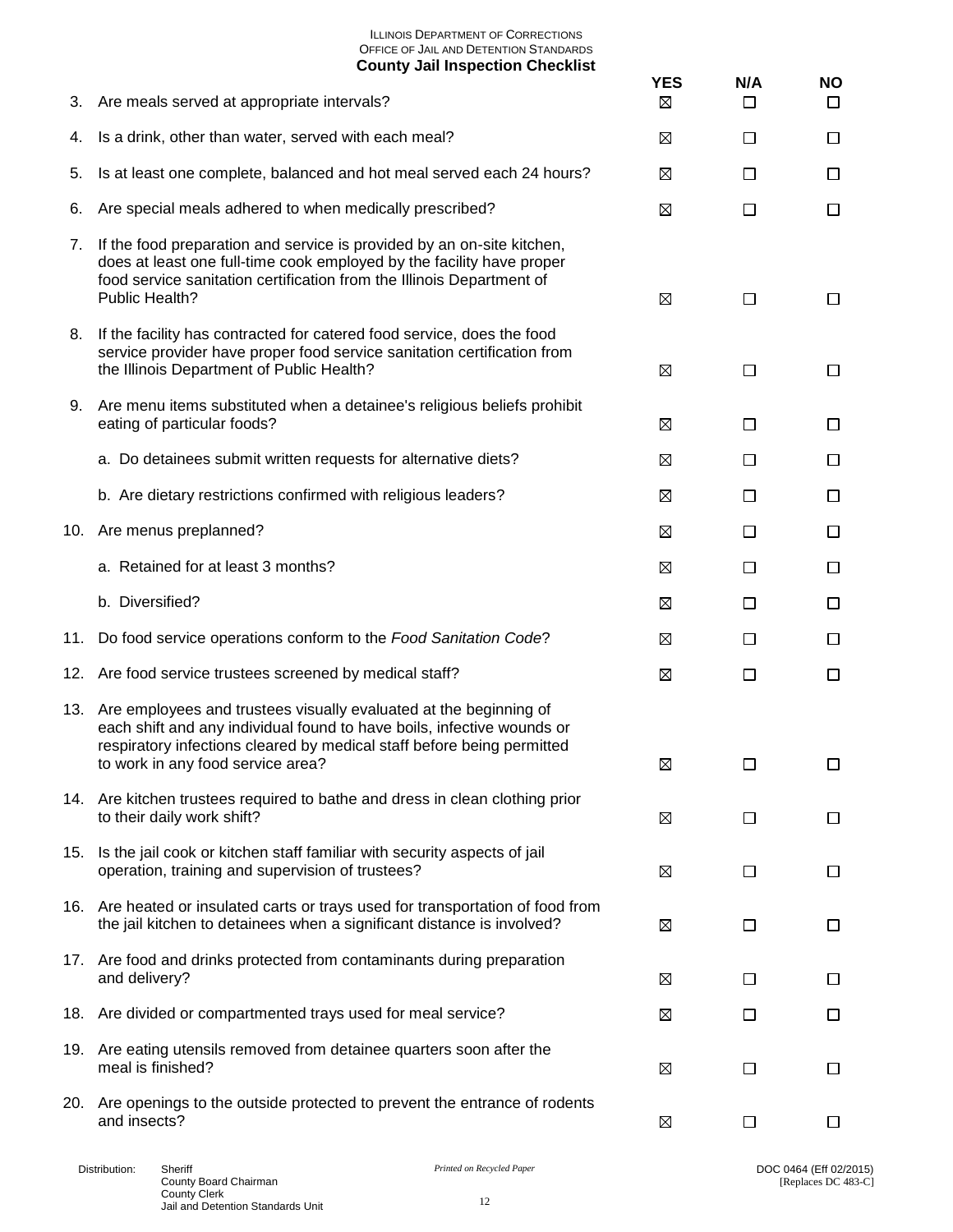|     |                                                                                                                  | <b>YES</b> | N/A    | <b>NO</b> |
|-----|------------------------------------------------------------------------------------------------------------------|------------|--------|-----------|
|     | 21. Are ranges, stoves and ovens equipped with accurate thermostats or<br>temperature gauges?                    | ⊠          | $\Box$ | □         |
| 22. | Is the kitchen equipped with:                                                                                    |            |        |           |
|     | a. A mechanical dishwasher?                                                                                      | ⊠          | $\Box$ | □         |
|     | b. A three-compartment sink?                                                                                     | ⊠          | $\Box$ | ப         |
| 23. | Are dishes and trays drain dried?                                                                                | ⊠          | □      | □         |
|     | 24. Are dry goods properly stored?                                                                               | ⊠          | $\Box$ | □         |
|     | 25. Are refrigerators and freezers operated at appropriate temperatures?                                         | ⊠          | $\Box$ | □         |
|     | 701.120<br><b>SANITATION</b>                                                                                     |            |        |           |
| 1.  | Are non-carpeted floors swept and mopped with detergent or a<br>germicidal agent at least once daily?            | ⊠          | □      | □         |
| 2.  | Are germicidal cleaning agents used on all floors in the toilet, shower<br>and food service areas?               | ⊠          | □      | ப         |
| 3.  | Are the windows clean?                                                                                           | ⊠          | П      | ப         |
| 4.  | Are openings to the outside effectively protected to prevent the<br>entrance of rodents and insects?             | ⊠          | $\Box$ | $\Box$    |
| 5.  | Is ventilation sufficient to provide at least 10 cubic feet of air per<br>minute per person?                     | ⊠          | □      | □         |
| 6.  | Are walls kept clear of etched or inscribed graffiti or writing?                                                 | ⊠          | ப      | ப         |
| 7.  | Is the jail free of trash and debris?                                                                            | ⊠          | $\Box$ | □         |
| 8.  | Are cleaning implements and equipment cleaned, dried and securely<br>stored after use?                           | ⊠          | $\Box$ | ப         |
| 9.  | Are detainee work details supervised by a jail officer?                                                          | ⊠          | П      | $\Box$    |
|     | 10. Are toilets, washbasins, showers and sinks cleaned and sanitized daily?                                      | ⊠          | ப      | □         |
| 11. | Is trash and garbage contained and disposed of in a sanitary manner?                                             | ⊠          | $\Box$ | □         |
|     | 12. Is a source of drinking water provided in each cell and day room?                                            | ⊠          | П      | □         |
|     | 13. Is an adequate supply of clean clothing, bedding, towels, soap and<br>cleaning equipment maintained?         | ⊠          | □      | $\Box$    |
|     | 14. Are sheets, pillowcases and mattress covers changed and washed at<br>least once a week?                      | ⊠          | ⊔      | $\Box$    |
|     | 15. Are vinyl covered mattresses washed with hot water, detergent and<br>disinfected monthly, or before reissue? | ⊠          | $\Box$ | $\Box$    |
|     | 16. Are blankets laundered or sterilized monthly, or before reissue?                                             | ⊠          | П      | $\Box$    |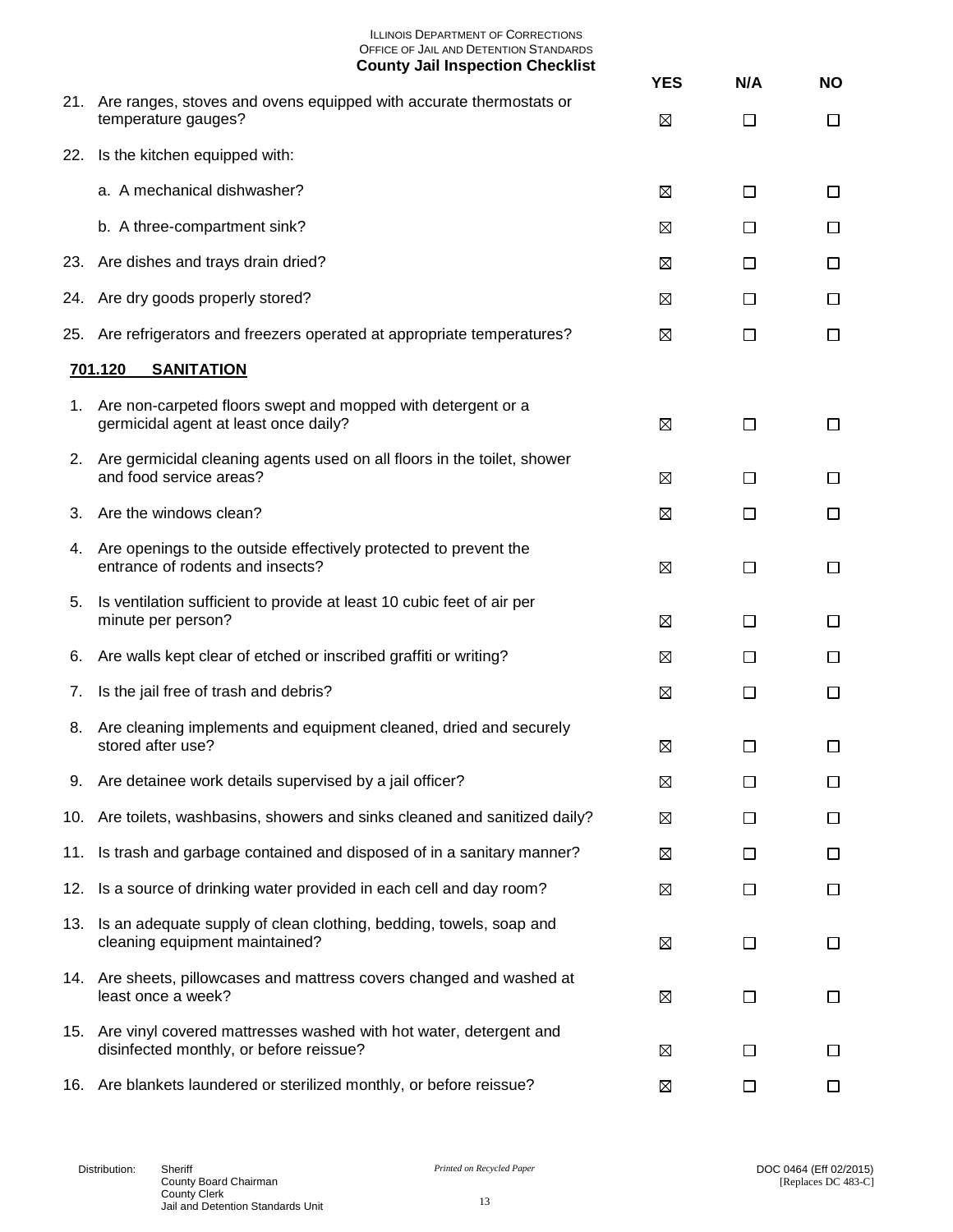|    |                                                                                                                                            | <b>YES</b> | N/A            | <b>NO</b>                |
|----|--------------------------------------------------------------------------------------------------------------------------------------------|------------|----------------|--------------------------|
|    | 17. Are cotton or fiber-filled mattresses and mattress pads aired and<br>spray-sanitized monthly, or before reissue?                       | ⊠          | $\Box$         | ⊔                        |
|    | 18. Are detainees issued a clean towel at least twice weekly?                                                                              | ⊠          | □              | □                        |
|    | 19. Are shaving and barber tools thoroughly cleaned, disinfected and secured?                                                              | ⊠          | П              | $\Box$                   |
|    | 20. Are floors in rooms where food or drink are stored, prepared or<br>served kept clean?                                                  | ⊠          | $\Box$         | ப                        |
|    | 21. Are all counters, shelves, tables, equipment and utensils in which<br>food or drink comes in contact kept in good repair?              | ⊠          | □              | ப                        |
|    | 22. Are utensils stored in a clean, dry place protected from flies, dirt,<br>overhead leakage and condensation?                            | ⊠          | П              | ப                        |
|    | 23. Are plumbing facilities in good working order?                                                                                         | ⊠          | П              | □                        |
|    | 24. Are range cooking surfaces, hoods, vents and filters cleaned regularly?                                                                | ⊠          | П              | $\Box$                   |
|    | 25. Are windows, walls and woodwork clean?                                                                                                 | ⊠          | П              | $\Box$                   |
|    | 26. Are frequent inspections of living areas made for the control of body pests?                                                           | ⊠          | □              | □                        |
|    | 27. Are immediate control or extermination measures taken when body pest<br>infestation occurs?                                            | ⊠          | ⊔              | ப                        |
|    | 28. Does the jail have an established rodent, pest and vermin control program?                                                             | ⊠          | П              | Ш                        |
|    | 701.130<br><b>SUPERVISION</b>                                                                                                              |            |                |                          |
| 1. | Are sufficient jail officers present in the jail?                                                                                          | ⊠          | ப              | ப                        |
| 2. | Is continuous 24-hour supervision provided in direct supervision housing?                                                                  | ⊠          | П              | $\Box$                   |
|    | 3. Are supervisory checks conducted at least once every 30 minutes and<br>documented in the shift record for indirect supervision housing? | ⊠          | $\blacksquare$ | $\overline{\phantom{a}}$ |
| 4. | Are all supervisory checks recorded by time, signed by the jail officer<br>conducting the check and noted for any relevant remarks?        | ⊠          | П              | $\Box$                   |
| 5. | Are dormitories housing more than 25 detainees provided with continuous<br>observation?                                                    | ⊠          | □              | $\Box$                   |
| 6. | Do radio operators who conduct 30 minute personal observation checks<br>have jail officer training?                                        | ⊠          | □              | $\Box$                   |
| 7. | Are detainees prohibited from having control or authority over anyone?                                                                     | ⊠          | П              | ப                        |
| 8. | Are detainees locked in their individual cells between designated times of<br>lights out and arising in the morning?                       | ⊠          | П              | $\perp$                  |
|    | Time of lights out: 11:00pm                                                                                                                |            |                |                          |
|    | <b>SECURITY</b><br>701.140                                                                                                                 |            |                |                          |
| 1. | Are detainees searched prior to exiting and entering the jail?                                                                             | ⊠          | $\Box$         | $\Box$                   |

Distribution: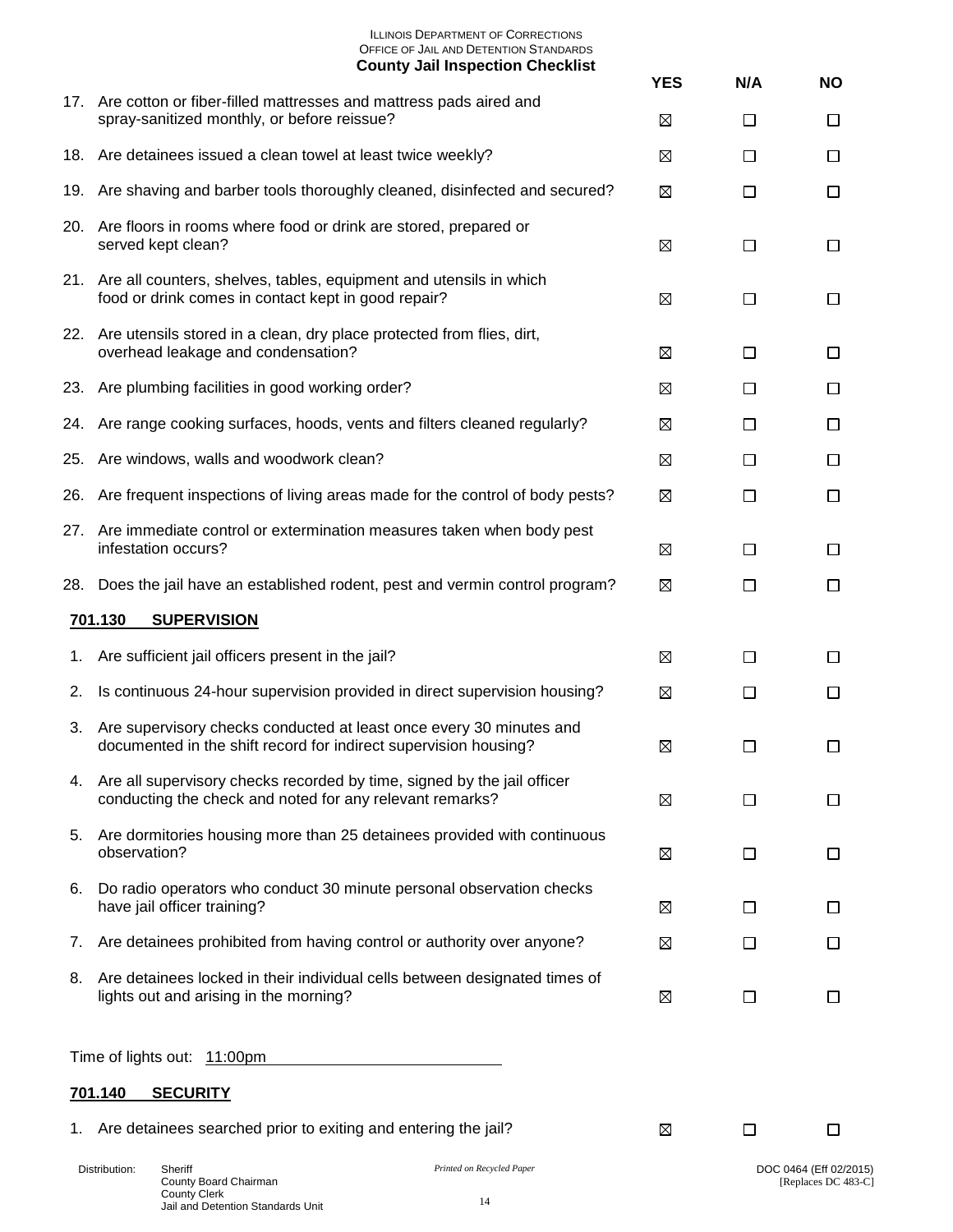|     |                                                                                                                                                                                                                         | <b>YES</b> | N/A    | <b>NO</b>          |
|-----|-------------------------------------------------------------------------------------------------------------------------------------------------------------------------------------------------------------------------|------------|--------|--------------------|
|     | 2. Are jail officers and other personnel assigned to jail duty trained<br>in security measures?                                                                                                                         | ⊠          | □      | □                  |
| 3.  | Are detainees prohibited from exercising control of security measures?                                                                                                                                                  | ⊠          | □      | ப                  |
|     | 4. Are all locks, doors, bars, windows and other security equipment<br>frequently inspected?                                                                                                                            | ⊠          | $\Box$ | □                  |
|     | 5. Are all cell block doors and doors opening into a corridor kept locked?                                                                                                                                              | ⊠          | $\Box$ | □                  |
| 6.  | Are security vestibule doors opened one at a time?                                                                                                                                                                      | ⊠          | $\Box$ | □                  |
|     | 7. Are all unoccupied cells and rooms kept locked at all times?                                                                                                                                                         | ⊠          | □      | □                  |
|     | 8. Are backup personnel available when doors to living quarters are opened?                                                                                                                                             | ⊠          | □      | ப                  |
| 9.  | Are glass and unsecured metal items prohibited in the detention area?                                                                                                                                                   | ⊠          | $\Box$ | □                  |
|     | 10. Are trustees carefully supervised and not permitted unrestricted movement?                                                                                                                                          | ⊠          | □      | □                  |
|     | 11. Are detainees who present special security concerns checked more<br>frequently than 30 minutes?                                                                                                                     | ⊠          | □      | □                  |
| 12. | Is a master population record, locator board or computer printout<br>indicating the various jail sections and housing assignments maintained<br>at the control center?                                                  | ⊠          | □      | $\Box$             |
|     | 13. Are keys inventoried and documented at the beginning of each shift?                                                                                                                                                 | ⊠          | $\Box$ | ப                  |
|     | 14. Are random, unannounced shakedowns of detainees and jail and<br>detention areas conducted?                                                                                                                          | ⊠          | $\Box$ | □                  |
|     | Frequency: Weekly or as Needed                                                                                                                                                                                          |            |        |                    |
| 15. | Are bars, walls, windows and floors of the jail regularly and frequently<br>inspected and kept clear of posters, pictures, calendars and articles of<br>clothing that obstruct direct observation of detainee activity? | ⊠          |        | $\Box$             |
|     | 16. Are tools and equipment inventoried and securely stored?                                                                                                                                                            | ⊠          | $\Box$ | □                  |
|     | 17. Are eating utensils accounted for after each meal?                                                                                                                                                                  | ⊠          | ப      | ப                  |
| 18. | Is damaged or nonfunctioning security equipment promptly repaired?                                                                                                                                                      | ⊠          | $\Box$ | ப                  |
| 19. | Are detainees prohibited access to all jail records?                                                                                                                                                                    | ⊠          | □      | □                  |
| 20. | Is a physical head count made and recorded at least three times daily?                                                                                                                                                  | ⊠          | ப      | ப                  |
| 21. | Is a record of all keys inventoried and issued maintained?                                                                                                                                                              | ⊠          | $\Box$ | $\Box$             |
|     | a. Are keys not in use stored in a secure key locker?                                                                                                                                                                   | ⊠          | $\Box$ | □                  |
|     | b. Is one full set of keys, separate from those in current use, securely stored<br>in a separate area accessible to designated jail staff for use in the event<br>of any emergency?                                     | ⊠          | $\Box$ | □                  |
|     | c. Are all detainees, including trustees, not permitted to handle, use or<br>possess jail keys of any type?                                                                                                             | ⊠          | □      | $\Box$             |
|     | Distribution:<br>Printed on Recycled Paper<br>Sheriff                                                                                                                                                                   |            |        | DOC 0464 (Eff 02/2 |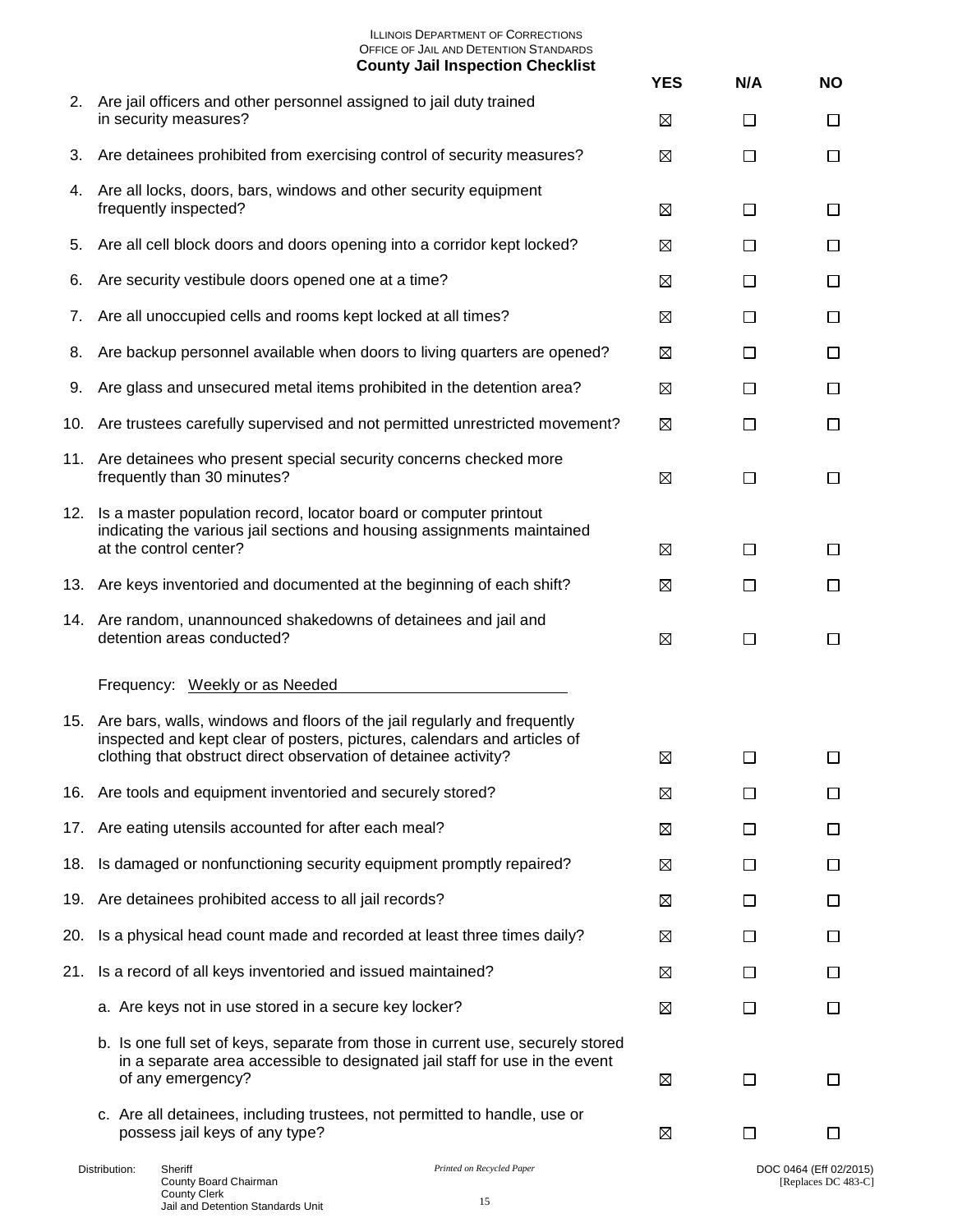|     | County Jan mspection Checkhot                                                                                                                                                                                             | <b>YES</b> | N/A     | <b>NO</b> |
|-----|---------------------------------------------------------------------------------------------------------------------------------------------------------------------------------------------------------------------------|------------|---------|-----------|
| 22. | Are weapons prohibited in the secure section of the jail?                                                                                                                                                                 | ⊠          | □       | $\Box$    |
|     | a. Are weapons secured in a locked drawer, cabinet or container outside<br>of the security area?                                                                                                                          | ⊠          | $\Box$  | □         |
|     | b. Are reserve firearms, ammunition, control devices and other protective<br>equipment stored in a secure room?                                                                                                           | ⊠          | $\Box$  | □         |
| 23. | Are persons authorized to use control devices trained in the proper<br>employment of the device?                                                                                                                          | ⊠          | □       | $\Box$    |
|     | a. Is the training documented?                                                                                                                                                                                            | ⊠          | П       | □         |
|     | b. When control devices are used, is a record of the incident made?                                                                                                                                                       | ⊠          | $\Box$  | $\Box$    |
|     | c. Are detainees affected by control devices given a thorough medical<br>examination and appropriate treatment after security control has been<br>gained?                                                                 | ⊠          | □       | $\Box$    |
| 24. | Is an emergency electrical power source available?                                                                                                                                                                        | ⊠          | □       | $\Box$    |
|     | Date last tested: weekly<br>Type: Diesel                                                                                                                                                                                  |            |         |           |
|     | 701.150<br><b>SAFETY</b>                                                                                                                                                                                                  |            |         |           |
| 1.  | Does the jail maintain written procedures covering response and drills<br>for preparation of handling emergency situations that includes, but not<br>limited to, natural disasters and mass evacuation of the jail and is |            |         |           |
|     | documented training provided to all jail staff?                                                                                                                                                                           | ⊠          | $\Box$  | $\Box$    |
| 2.  | Is there at least one fire extinguisher for each 5,000 square feet of<br>floor area?                                                                                                                                      | ⊠          | $\Box$  | $\Box$    |
| 3.  | Are fire extinguishers readily accessible to staff, but not detainees?                                                                                                                                                    | ⊠          | $\Box$  | $\Box$    |
| 4.  | Are fire extinguishers examined at least once a year and tagged<br>with date of inspection and initials of the inspector?                                                                                                 | ⊠          | П       | $\Box$    |
|     | 5. Are all jail personnel familiar with the characteristics and operation of<br>all types of fire extinguishers in the jail?                                                                                              | ⊠          | □       | □         |
| 6.  | Does the jail have a posted fire plan and evacuation procedures?                                                                                                                                                          | ⊠          | П       | □         |
| 7.  | Are simulated fire drills conducted?                                                                                                                                                                                      | ⊠          | $\Box$  | □         |
| 8.  | Are all emergency exits known to jail personnel and exit keys<br>immediately available?                                                                                                                                   | ⊠          | $\Box$  | □         |
| 9.  | Are there two exits from each floor of detention?                                                                                                                                                                         | ⊠          | $\Box$  | □         |
|     | 10. Are all means of egress kept clean and open?                                                                                                                                                                          | ⊠          | □       | □         |
|     | 11. Are detainees prohibited from engaging in wrestling, contact sports,<br>horseplay or any activity likely to cause injury?                                                                                             | ⊠          | $\perp$ | □         |
|     | 12. Are detainees assigned vocational tasks given a safety orientation?                                                                                                                                                   | ⊠          | П       | $\Box$    |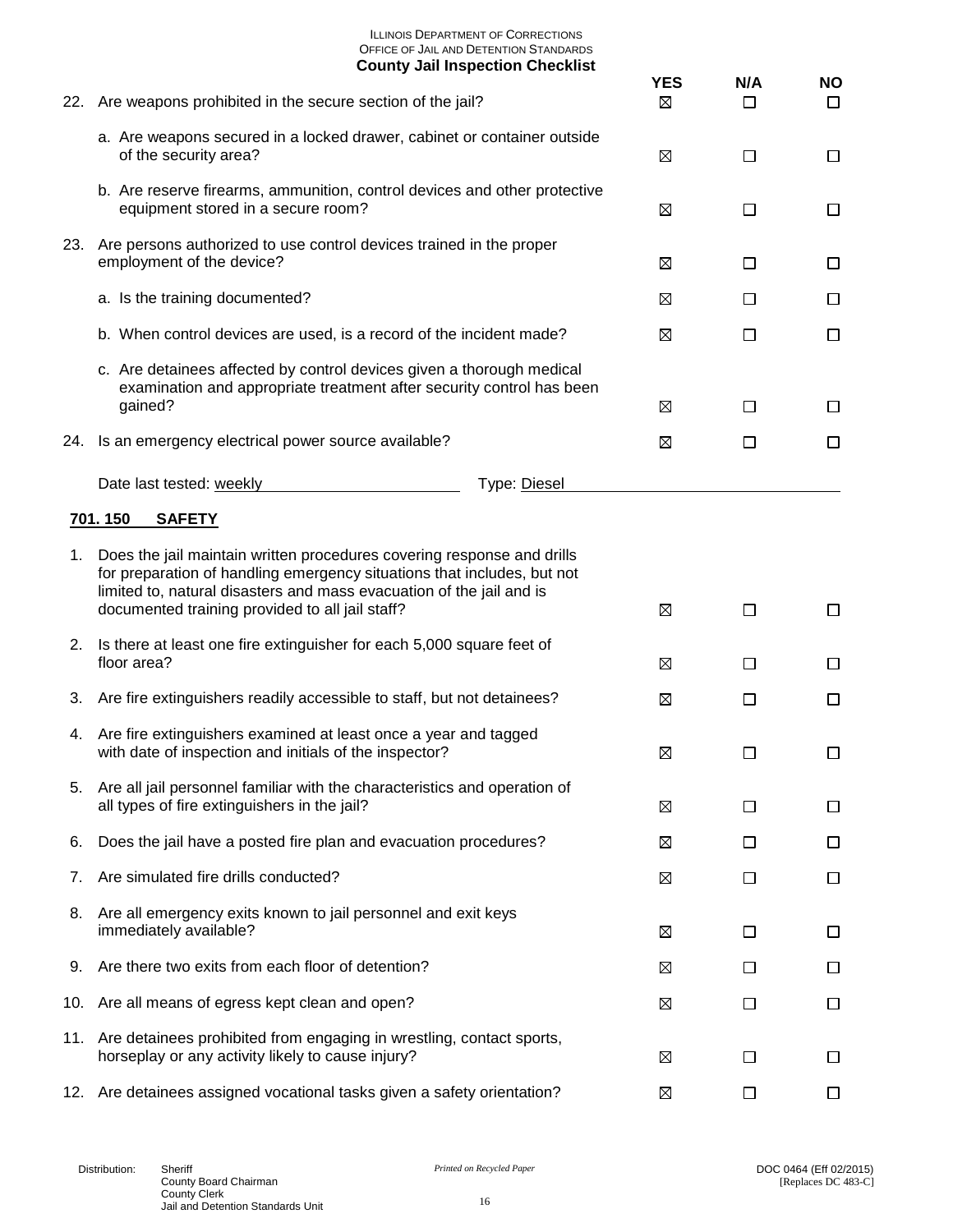ILLINOIS DEPARTMENT OF CORRECTIONS OFFICE OF JAIL AND DETENTION STANDARDS

|     | <b>County Jail Inspection Checklist</b>                                                                                                                                 |            |        |           |
|-----|-------------------------------------------------------------------------------------------------------------------------------------------------------------------------|------------|--------|-----------|
|     | 701.160<br><b>DISCIPLINE</b>                                                                                                                                            | <b>YES</b> | N/A    | <b>NO</b> |
| 1.  | Does the jail maintain written standards and provide detainees with:                                                                                                    |            |        |           |
|     | a. Disciplinary rules and regulations governing behavior?                                                                                                               | ⊠          | □      | □         |
|     | b. Conduct constituting a penalty offense?                                                                                                                              | ⊠          | □      | □         |
|     | c. Types and duration of penalties, including loss of visiting privileges,<br>that may be imposed?                                                                      | ⊠          | □      | □         |
|     | d. Information on who may impose penalties?                                                                                                                             | ⊠          | $\Box$ | □         |
|     | e. Authorized methods of seeking information and making complaints?                                                                                                     | ⊠          | $\Box$ | □         |
|     | f. All other matters necessary to enable the detainee to understand both<br>his or her rights and obligations?                                                          | ⊠          | □      | □         |
| 2.  | Is special assistance provided to detainees when needed?                                                                                                                | ⊠          | □      | □         |
| 3.  | Are detainees allowed to make requests or complaints to the jail<br>administrator in written form without censorship of substance?                                      | ⊠          | $\Box$ | □         |
|     | 4. Are detainees permitted to submit a complaint to the Jail and Detention<br>Standards Unit?                                                                           | ⊠          | □      | $\Box$    |
| 5.  | Do jail officers observing a disciplinary violation submit a written report?                                                                                            | ⊠          | $\Box$ | □         |
| 6.  | Do supervisory staff conduct a review of the factors of an alleged minor<br>rule violation within 24 hours after its occurrence?                                        | ⊠          | □      | □         |
|     | a. Are detainees segregated as a result of a minor rule infraction<br>informed by supervisory staff of the result of his or her review?                                 | ⊠          | $\Box$ | □         |
|     | b. Are detainees allowed to submit a grievance to higher authority?                                                                                                     | ⊠          | □      | □         |
|     | 7. Are penalties for minor rule violations limited to a reprimand or the<br>loss of privileges or segregation for no more than 72 hours?                                | ⊠          | ⊔      | ⊔         |
| 8.  | Does someone other than the reporting officer conduct an investigation<br>on major rule violations?                                                                     | ⊠          | □      | ப         |
|     | a. If probable cause is established, is a hearing date scheduled?                                                                                                       | ⊠          | $\Box$ | $\Box$    |
|     | b. Are penalties withheld until after the hearing?                                                                                                                      | ⊠          | П      | □         |
| 9.  | Are major rule violation hearings conducted in accordance with hearing<br>rules for major violations?                                                                   | ⊠          | □      | □         |
| 10. | Do major rule violation disciplinary findings:                                                                                                                          |            |        |           |
|     | a. Contain restrictions of privileges carefully evaluated and assessed as<br>it relates to the infraction and does not impose a secondary penalty<br>on another person? | ⊠          | □      | ப         |
|     | b. Impose segregation only after lesser penalties have been considered?                                                                                                 | ⊠          | l 1    | ப         |
|     | 11. Are restricted diets and corporal punishment prohibited?                                                                                                            | ⊠          | $\Box$ | □         |

Distribution: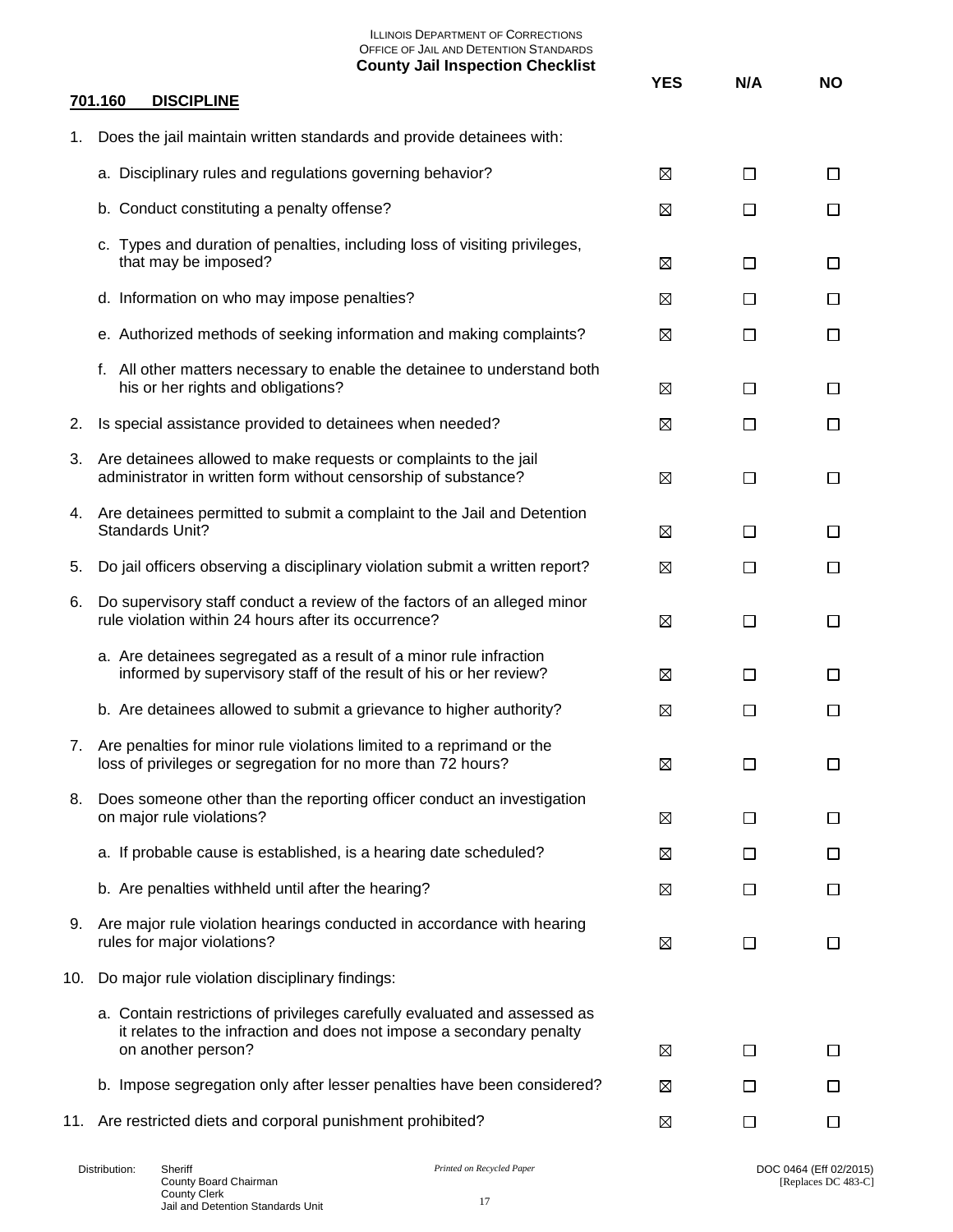| <b>County Jail Inspection Checklist</b>   |
|-------------------------------------------|
| OFFICE OF JAIL AND DETENTION STANDARDS    |
| <b>ILLINOIS DEPARTMENT OF CORRECTIONS</b> |

|    |                                                                                                                                                                                                                                       | <b>YES</b> | N/A    | <b>NO</b> |
|----|---------------------------------------------------------------------------------------------------------------------------------------------------------------------------------------------------------------------------------------|------------|--------|-----------|
|    | 12. Do disciplinary rules, regulations and the forfeiture of good behavior<br>allowance comply with The County Jail Good Behavior Allowance                                                                                           |            |        |           |
|    | Act [730ILCS 130/3.1]?                                                                                                                                                                                                                | ⊠          | □      | $\Box$    |
|    | 13. Is the use of restraint devices prohibited from being applied as a penalty?                                                                                                                                                       | ⊠          | $\Box$ | $\Box$    |
|    | 14. Are restraint devices used on detainees:                                                                                                                                                                                          |            |        |           |
|    | a. As a precaution against escape during transportation?                                                                                                                                                                              | ⊠          | $\Box$ | □         |
|    | b. On medical grounds at the discretion of a physician?                                                                                                                                                                               | ⊠          | $\Box$ | $\Box$    |
|    | c. By order of the jail administrator in order to prevent a detainee from<br>injuring others or to prevent a detainee from damaging or destroying<br>property?                                                                        | ⊠          | П      | □         |
|    | 15. If the county where the jail is located has less than 3,000,000 inhabitants,<br>is use of restraint devices upon a pregnant female detainee in compliance<br>with Section 17.5 of the County Jail Act [730 ILCS 125/17.5]?        | ⊠          | □      | $\Box$    |
|    | 16. If the county where the jail is located has 3,000,000 or more inhabitants, is<br>the use of restraint devices upon a pregnant female detainee in compliance<br>with section 3-15003.6 of the Counties Code [55 ILCS 5/3-15003.6]? | $\Box$     | ⊠      | □         |
|    | 17. Is a written report placed on file whenever restraint devices are applied?                                                                                                                                                        | ⊠          | □      | □         |
|    | 18. Are individual cases reviewed once every 24 hours to determine the<br>necessity for such restraints?                                                                                                                              | ⊠          | $\Box$ | □         |
|    | 19. Are psychotropic medicines prohibited for use as disciplinary devices<br>or control measures?                                                                                                                                     | ⊠          | $\Box$ | □         |
|    | 20. When detainees are alleged to have committed a crime while in the jail, is<br>documentation made and the case referred to the appropriate law<br>enforcement official for possible prosecution?                                   | ⊠          | $\Box$ | □         |
|    | 701.170<br><b>EMPLOYMENT OF DETAINEES</b>                                                                                                                                                                                             |            |        |           |
| 1. | Is employment of detainees prohibited when such assignment may violate<br>any personal right or jail standard?                                                                                                                        | ⊠          | ΙI     | $\Box$    |
| 2. | Is employment of detainees prohibited if the assignment is hazardous or<br>potentially dangerous?                                                                                                                                     | ⊠          | □      | □         |
| 3. | Is employment of detainees prohibited if the assignment is in conflict with<br>any law, ordinance or local labor working agreements?                                                                                                  | ⊠          | $\Box$ | □         |
| 4. | Is employment of detainees prohibited if the assignment endangers jail<br>security?                                                                                                                                                   | ⊠          | ப      | □         |
|    | 701.180<br><b>MAIL PROCEDURES</b>                                                                                                                                                                                                     |            |        |           |
| 1. | Can detainees receive an unlimited number of letters?                                                                                                                                                                                 | ⊠          | ப      | ப         |
| 2. | Is incoming mail opened and examined for contraband or funds?                                                                                                                                                                         | ⊠          | □      | ப         |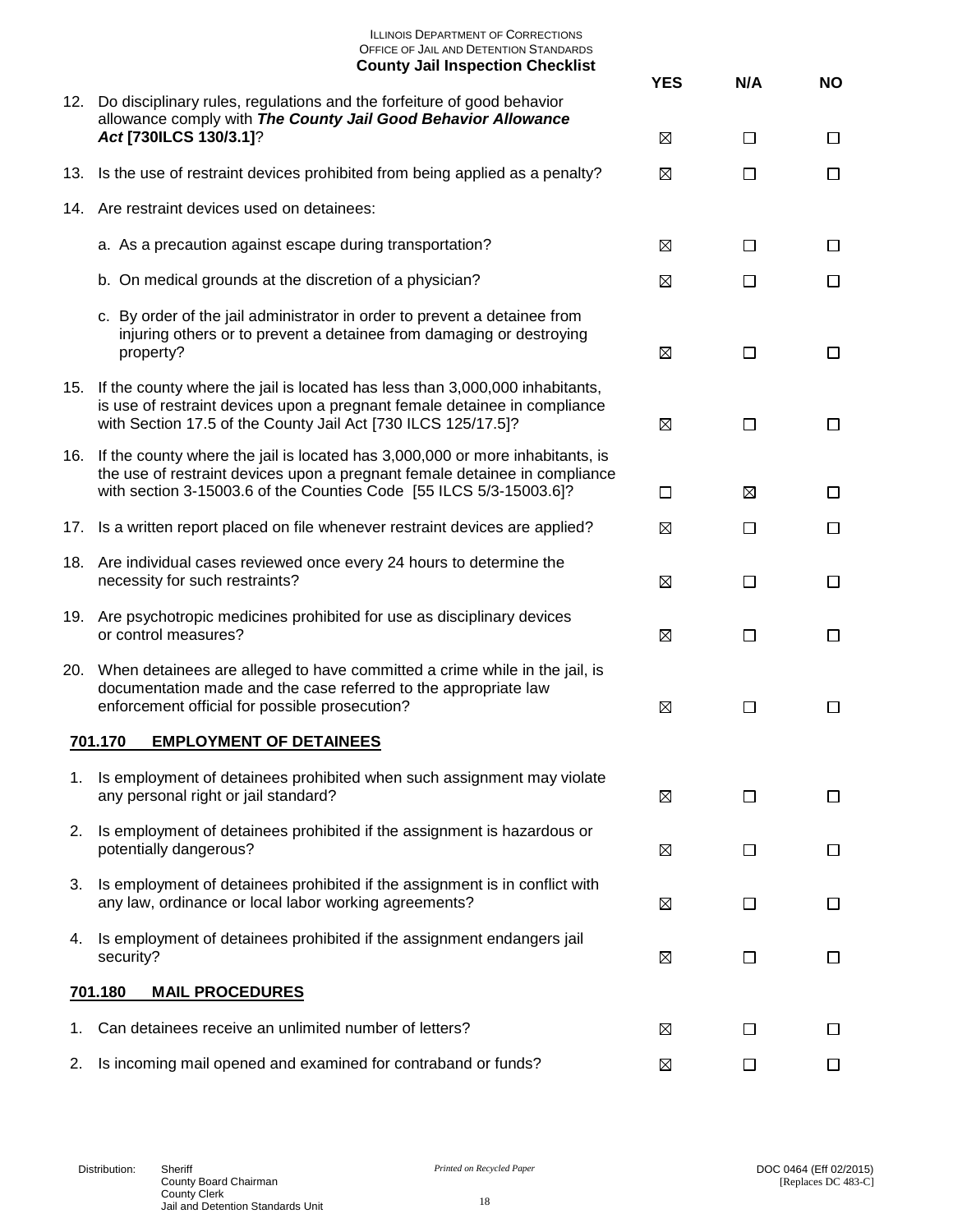|     | <b>ILLINOIS DEPARTMENT OF CORRECTIONS</b><br>OFFICE OF JAIL AND DETENTION STANDARDS<br><b>County Jail Inspection Checklist</b>                                                                                               | <b>YES</b> | N/A    | <b>NO</b> |
|-----|------------------------------------------------------------------------------------------------------------------------------------------------------------------------------------------------------------------------------|------------|--------|-----------|
|     | 3. Are cashier's checks, money orders or certified checks discovered in a<br>detainee's incoming mail recorded and securely kept as part of the<br>detainee's personal property on a property receipt indicating the sender, |            |        |           |
|     | amount and date, or deposited into the detainee's commissary fund account?                                                                                                                                                   | ⊠          | □      | ப         |
|     | 4. Are personal checks and cash returned to sender along with a notification<br>that funds may not be received in that form?                                                                                                 | ⊠          | $\Box$ | □         |
| 5.  | Is incoming mail containing contraband held for inspection and disposition<br>by the jail administrator?                                                                                                                     | ⊠          | □      | $\Box$    |
|     | a. Is the contraband labeled and logged?                                                                                                                                                                                     | ⊠          | П      | $\Box$    |
|     | b. Are appropriate law enforcement agencies notified?                                                                                                                                                                        | ⊠          | □      | ப         |
| 6.  | Is incoming mail promptly delivered?                                                                                                                                                                                         | ⊠          | □      | $\Box$    |
|     | a. Is mail forwarded to discharged detainees or returned to sender<br>if a forwarding address is known?                                                                                                                      | ⊠          | $\Box$ | □         |
|     | 7. Are detainees prohibited from opening, reading or delivering another<br>detainee's mail without his or her permission?                                                                                                    | ⊠          | $\Box$ | Ш         |
|     | 8. Are detainees permitted to receive books and periodicals subject to<br>inspection and approval by jail personnel?                                                                                                         | ⊠          | $\Box$ | $\Box$    |
| 9.  | Does the jail administrator spot check and read incoming non-privileged<br>mail when there is reason to believe that jail security may be impaired,<br>or mail procedures are being abused?                                  | ⊠          | □      | $\Box$    |
| 10. | Is outgoing, non-privileged mail reproduced or withheld from delivery<br>if it presents a threat to jail security or safety?                                                                                                 | ⊠          | □      | □         |
| 11. | When a detainee is prohibited from receiving a letter or portions thereof,<br>are both the detainee and sender notified in writing of the decision?                                                                          | ⊠          | ΙI     | $\Box$    |
|     | 12. Are detainees allowed to send an unlimited number of letters?                                                                                                                                                            | ⊠          | □      | ⊔         |
|     | 13. Have provisions been made to allow detainees to send packages?                                                                                                                                                           | ⊠          | $\Box$ | ப         |
| 14. | Is outgoing mail clearly marked with the detainee's name?                                                                                                                                                                    | ⊠          | □      | □         |
| 15. | Is outgoing mail collected Monday through Friday and mailed promptly?                                                                                                                                                        | ⊠          | $\Box$ | ப         |
| 16. | Is outgoing, non-privileged mail submitted in unsealed envelopes?                                                                                                                                                            | ⊠          | $\Box$ | ப         |
| 17. | Is the detainee notified in writing of any outgoing mail withheld?                                                                                                                                                           | ⊠          | $\Box$ | ப         |
| 18. | Are procedures established for processing certified or registered mail?                                                                                                                                                      | ⊠          | $\Box$ | ப         |
| 19. | Is privileged mail submitted in sealed envelopes?                                                                                                                                                                            | ⊠          | $\Box$ | ப         |
| 20. | Is incoming mail clearly marked "privileged" opened in the presence of<br>detainees?                                                                                                                                         | ⊠          | □      | □         |
| 21. | Are disciplinary restrictions prohibited from being placed on a detainee's<br>mail or electronic mail privileges?                                                                                                            | ⊠          | П      |           |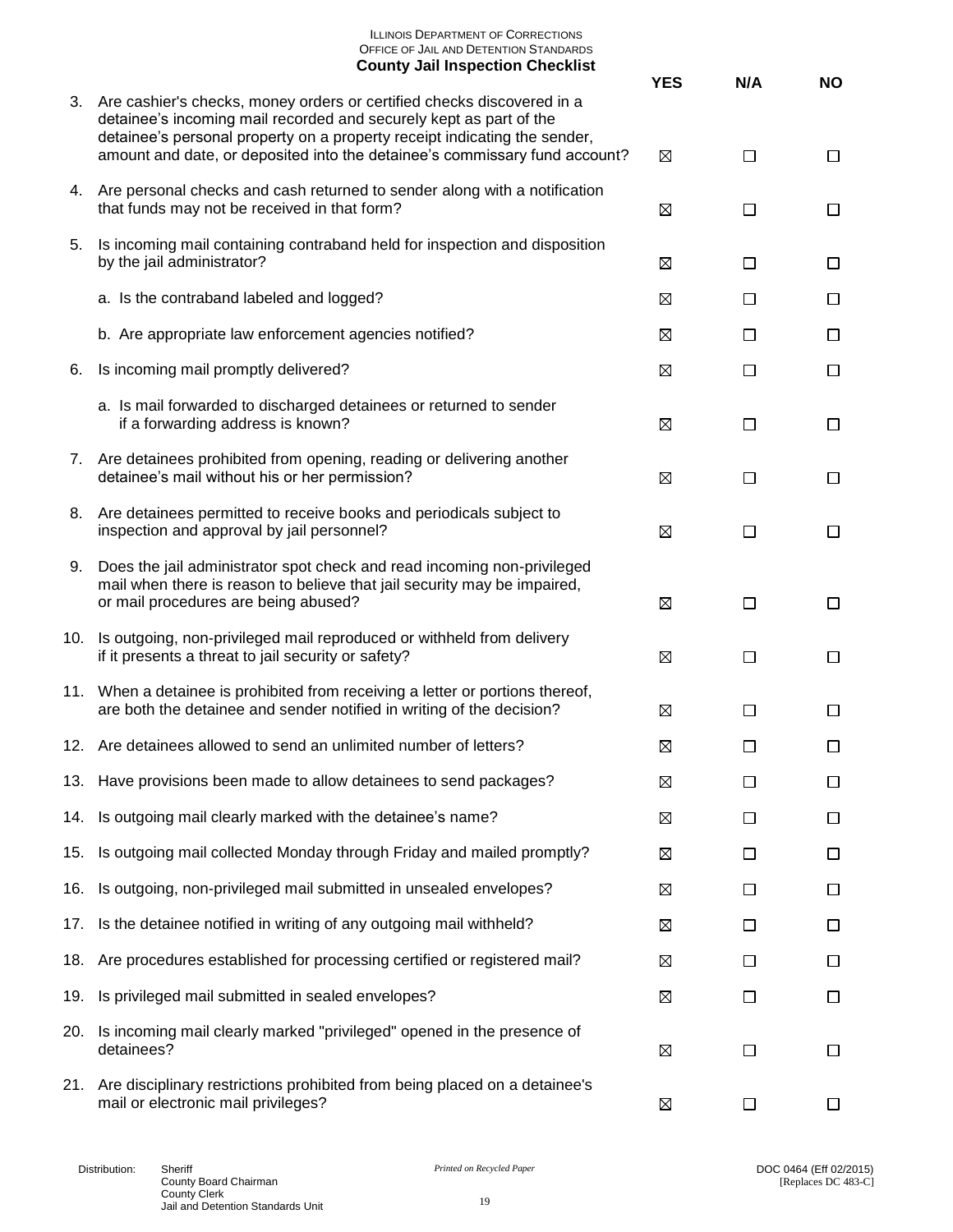|     |                                                                                                                                                                                                                                                                                                                                                                     | <b>YES</b>  | N/A          | <b>NO</b>      |
|-----|---------------------------------------------------------------------------------------------------------------------------------------------------------------------------------------------------------------------------------------------------------------------------------------------------------------------------------------------------------------------|-------------|--------------|----------------|
| 22. | If the jail administrator allows detainees to send and receive electronic mail:                                                                                                                                                                                                                                                                                     |             |              |                |
|     | a. Does the jail have a Web site providing instructions how electronic mail<br>can be sent to detainees?                                                                                                                                                                                                                                                            | ⊠           | □            | ப              |
|     | b. Does the Web site set forth and are detainees notified that electronic<br>mail is considered non-privileged and subject to inspection procedures<br>for regular non-privileged mail including being viewed and read by jail<br>staff?                                                                                                                            | ⊠           | □            | $\Box$         |
|     | c. Is inspected electronic mail, determined to have improper content or<br>which compromises safety or security, not allowed to be sent by the<br>detainee or delivered to the detainee?                                                                                                                                                                            | $\boxtimes$ | $\Box$       | $\Box$         |
|     | d. If electronic communication is rejected for delivery, is a report of<br>occurrence completed which includes the name of the detainee involved,<br>name and e-mail address of the other party, date and time the e-mail<br>was sent or received, and the reason for rejection that is both dated and<br>signed by the jail staff person making the determination? | ⊠           | □            | $\Box$         |
|     | e. Is the sender notified by designated jail staff when electronic mail is<br>received for a detainee no longer in the custody of the jail?                                                                                                                                                                                                                         | ⊠           | П            | □              |
|     | 701.190<br><b>TELEPHONE</b>                                                                                                                                                                                                                                                                                                                                         |             |              |                |
| 1.  | Are detainees permitted to place at least one 5-minute telephone call<br>per week?                                                                                                                                                                                                                                                                                  | ⊠           | □            | $\mathbb{R}^n$ |
| 2.  | Are telephone calls subject to monitoring?                                                                                                                                                                                                                                                                                                                          | ⊠           | $\Box$       | П              |
|     | a. Can violations of telephone rules result in the suspension of the<br>detainee's use of the telephone for a designated period of time?                                                                                                                                                                                                                            | ⊠           | □            | $\Box$         |
|     | b. Is a notice stating telephone calls may be monitored or recorded<br>posted by each telephone from which detainees may place calls?                                                                                                                                                                                                                               | ⊠           | $\Box$       | $\Box$         |
| 3.  | Are rules governing the use of telephones established?                                                                                                                                                                                                                                                                                                              | ⊠           | П            | ப              |
| 4.  | Can violations of telephone rules result in the suspension of the<br>detainee's use of the telephone for a designated period of time?                                                                                                                                                                                                                               | ⊠           | $\mathsf{L}$ | ΙI             |
|     | 701.200<br><b>VISITING</b>                                                                                                                                                                                                                                                                                                                                          |             |              |                |
| 1.  | Are visiting procedures established?                                                                                                                                                                                                                                                                                                                                | ⊠           | $\Box$       | ΙI             |
| 2.  | Are there at least two visiting days per week?                                                                                                                                                                                                                                                                                                                      | ⊠           | П            | $\mathsf{L}$   |
| 3.  | Is one of the visits during the weekend?                                                                                                                                                                                                                                                                                                                            | ⊠           | $\Box$       | $\Box$         |
| 4.  | Are detainees allowed at least 15 minutes per visit?                                                                                                                                                                                                                                                                                                                | ⊠           | П            | l 1            |
| 5.  | Are two or more visitors visiting at the same time counted as one visit?                                                                                                                                                                                                                                                                                            | ⊠           | П            | $\mathsf{L}$   |
| 6.  | May children visit when accompanied by an adult?                                                                                                                                                                                                                                                                                                                    | ⊠           | П            | П              |
| 7.  | Are professional individuals associated with a defendant's case or<br>involved with counseling needs granted liberal visitations?                                                                                                                                                                                                                                   | ⊠           | П            |                |
| 8.  | Is an area provided to ensure privacy during the visit?                                                                                                                                                                                                                                                                                                             | ⊠           | $\Box$       | $\Box$         |

Distribution: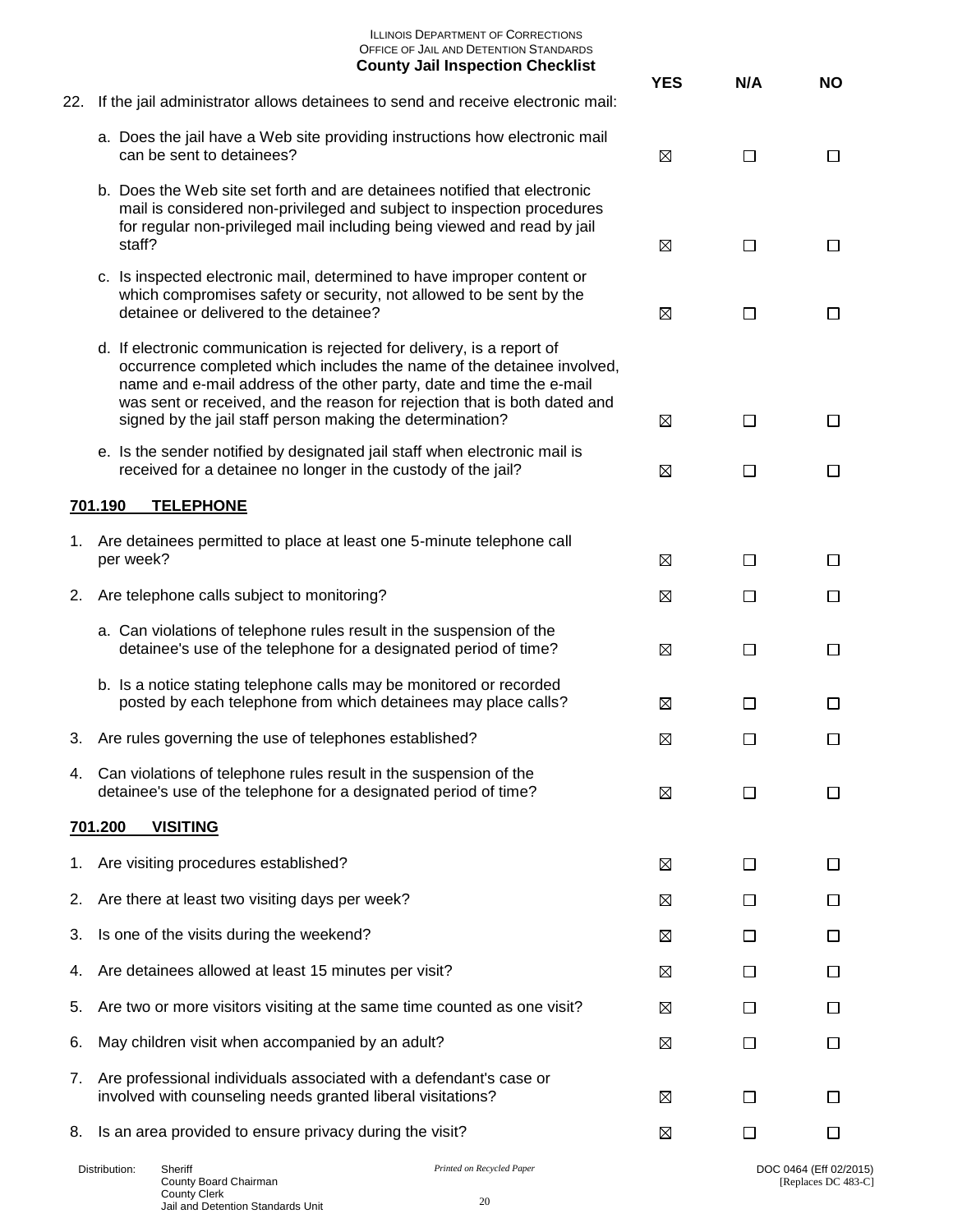|     | <u>san mopositon oncolum</u>                                                                                                                                                                | <b>YES</b> | N/A    | <b>NO</b> |
|-----|---------------------------------------------------------------------------------------------------------------------------------------------------------------------------------------------|------------|--------|-----------|
| 9.  | Are all visitors required to provide identification and sign in before being<br>permitted to visit a detainee?                                                                              | ⊠          | □      | $\Box$    |
|     | 10. When applicable, are detainees searched before and after each visitation?                                                                                                               | ⊠          | □      | $\Box$    |
| 11. | Is a visitors "Search Notice" sign posted?                                                                                                                                                  | ⊠          | П      | ⊔         |
|     | 12. Is constant visual supervision maintained in contact visitation areas?                                                                                                                  | ⊠          | П      | $\Box$    |
|     | 701.210<br><b>SOCIAL SERVICE PROGRAMS</b>                                                                                                                                                   |            |        |           |
| 1.  | Are social service programs available on site to detainees?                                                                                                                                 | ⊠          | $\Box$ | $\Box$    |
|     | 2. Are volunteer workers and groups invited to participate in jail programs?                                                                                                                | ⊠          | П      | $\Box$    |
|     | 701.220<br><b>EDUCATION</b>                                                                                                                                                                 |            |        |           |
| 1.  | Are relevant educational programs provided?                                                                                                                                                 | ⊠          | П      | $\Box$    |
| 2.  | Are educational information and academic materials permitted and made<br>accessible to detainees?                                                                                           | ⊠          | П      | □         |
| 3.  | Are vocational information and materials permitted and made accessible<br>to detainees?                                                                                                     | ⊠          | П      | □         |
|     | 701.230<br><b>LIBRARY</b>                                                                                                                                                                   |            |        |           |
| 1.  | Are library services made available to detainees?                                                                                                                                           | ⊠          | Ш      | ப         |
|     | a. Is access to current Illinois Compiled Statutes provided?                                                                                                                                | ⊠          | П      | ப         |
|     | b. Is access to current jail rules and regulations provided?                                                                                                                                | ⊠          | П      | $\Box$    |
| 2.  | Is there a written policy covering day-to-day activities and schedules?                                                                                                                     | ⊠          | П      | $\Box$    |
| 3.  | If a full-time librarian is not required, is a jail staff person assigned library<br>administration responsibility?                                                                         | ⊠          | $\Box$ | $\Box$    |
|     | 701.240<br><b>RELIGIOUS SERVICES</b>                                                                                                                                                        |            |        |           |
| 1.  | Are detainees allowed to participate in religious services and obtain<br>religious counseling?                                                                                              | ⊠          | ⊔      | ⊔         |
| 2.  | Are detainees required to participate in religious activities?                                                                                                                              | ⊠          | П      | ⊔         |
|     | 701.250<br><b>COMMISSARY</b>                                                                                                                                                                |            |        |           |
| 1.  | Has a commissary system been established?                                                                                                                                                   | ⊠          | $\Box$ | $\Box$    |
| 2.  | Are prices charged detainees consistent with local community stores?                                                                                                                        | ⊠          | П      | ப         |
| 3.  | Are prices for postal supplies sold at post office cost?                                                                                                                                    | ⊠          | $\Box$ | ப         |
| 4.  | Is commissary provided on a regular scheduled basis at least weekly?                                                                                                                        | ⊠          | П      | ப         |
| 5.  | Are net profits of the commissary system used only for education,<br>recreation or other purposes within the jail for the benefit of the detainees<br>as deemed appropriate by the Sheriff? | ⊠          | □      | □         |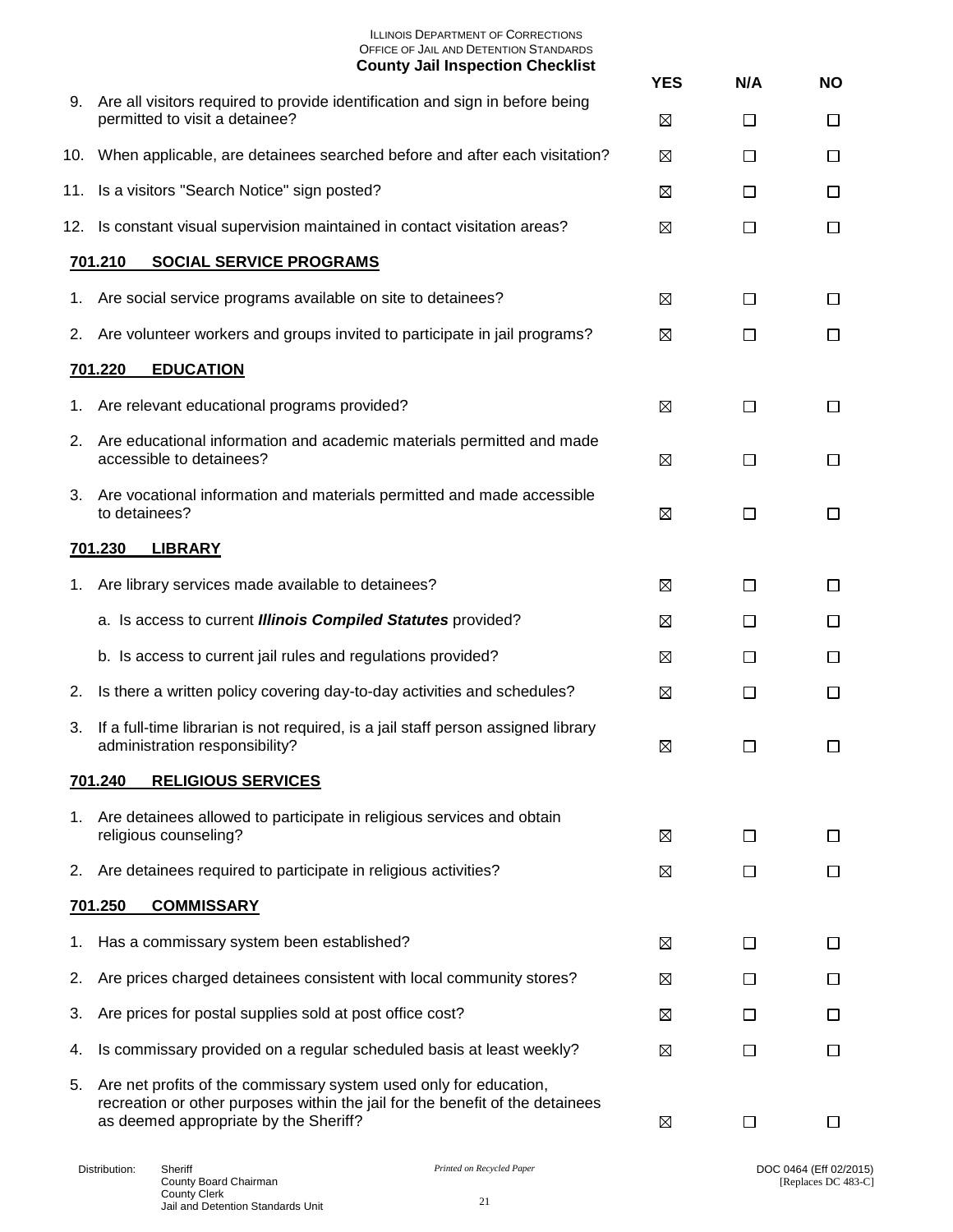|     | <b>ILLINOIS DEPARTMENT OF CORRECTIONS</b><br>OFFICE OF JAIL AND DETENTION STANDARDS<br><b>County Jail Inspection Checklist</b>                                                                                        |            |         |           |
|-----|-----------------------------------------------------------------------------------------------------------------------------------------------------------------------------------------------------------------------|------------|---------|-----------|
| 6.  | Are net profits used for record keeping expenses of the commissary                                                                                                                                                    | <b>YES</b> | N/A     | <b>NO</b> |
|     | system?                                                                                                                                                                                                               | ⊠          | П       | ப         |
| 7.  | Is there accurate accounting maintained for all purchases, sales and<br>expenditures of the commissary system; which includes telephone access<br>services and electronic mail access services provided to detainees? | ⊠          | П       | $\Box$    |
|     | 8. Has there been a completed timely annual audit of the commissary<br>system arranged with the county auditor or county treasurer?                                                                                   | ⊠          | l 1     | $\Box$    |
|     | 701.260<br><b>RECREATION AND LEISURE TIME</b>                                                                                                                                                                         |            |         |           |
| 1.  | Is out of cell indoor recreation provided?                                                                                                                                                                            | ⊠          | $\Box$  | $\Box$    |
| 2.  | Is out of cell outdoor recreation provided?                                                                                                                                                                           | ⊠          | $\Box$  | ΙI        |
| 3.  | Are exercise areas appropriately equipped and utilized?                                                                                                                                                               | ⊠          | П       | $\Box$    |
| 4.  | Are detainees allowed in the exercise area for at least one<br>hour per day?                                                                                                                                          | ⊠          | П       | $\Box$    |
| 5.  | Are recreation and leisure time activities planned and scheduled?                                                                                                                                                     | ⊠          | П       | ப         |
|     | <b>JUVENILE DETENTION</b><br>701.270                                                                                                                                                                                  |            |         |           |
| 1.  | Are status offenders prohibited from being detained?                                                                                                                                                                  | ⊠          | П       | П         |
| 2.  | Does the jail detain juveniles?                                                                                                                                                                                       | ⊠          | $\perp$ | ப         |
| 3.  | Is the detention six hours or less?                                                                                                                                                                                   | П          | П       | ⊠         |
| 4.  | Is periodic supervision maintained and recorded?                                                                                                                                                                      | ⊠          | П       | П         |
|     | a. Are supervisory checks made on each juvenile at least once<br>every 15 minutes?                                                                                                                                    | ⊠          | ΙI      | ΙI        |
|     | b. Are juveniles detained sight and sound separate from adults?                                                                                                                                                       | ⊠          | l 1     | $\Box$    |
|     | 5. Are minors informed of the purpose of the detention, the time<br>it is expected to last and that detention cannot exceed six hours?                                                                                | ⊠          | l 1     | ப         |
| 6.  | Are minors 12 years of age or older confined for more than six hours<br>but less than 36 hours (excluding Saturdays, Sundays and court holidays)?                                                                     | □          | П       | ⊠         |
|     | 7. Are parents, legal guardians or persons with whom the minor resides<br>notified of the minor's detention, if the law enforcement officer or court<br>officer has been unable to do so?                             | ⊠          | $\Box$  | ⊔         |
| 8.  | Are juvenile records maintained separately from adult records?                                                                                                                                                        | ⊠          | П       | ப         |
| 9.  | Are juvenile records prohibited from being open to public inspection<br>or disclosure, except by appropriate authority?                                                                                               | ⊠          | П       | ப         |
| 10. | Is same-gender supervision of minors provided:                                                                                                                                                                        |            |         |           |
|     | a. During the performance of established procedures which require<br>physical contact or examination such as body searches?                                                                                           | ⊠          | □       | П         |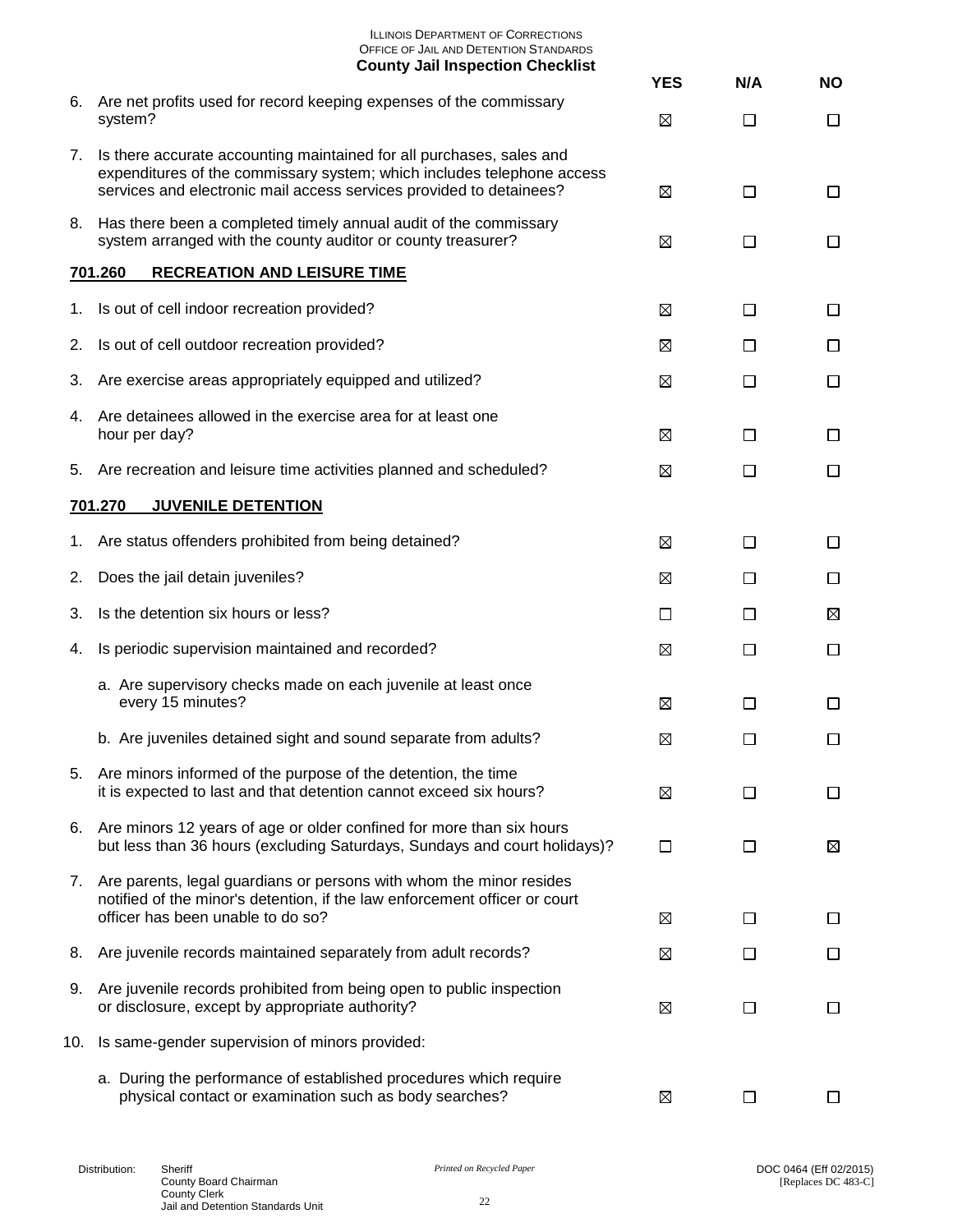|     |                                                                                                                                   | <b>YES</b> | N/A     | <b>NO</b> |
|-----|-----------------------------------------------------------------------------------------------------------------------------------|------------|---------|-----------|
|     | b. During periods of personal hygiene activities such as showers, toilet<br>and related activities?                               | ⊠          | □       | □         |
| 11. | Is periodic supervision maintained?                                                                                               | ⊠          | $\Box$  | □         |
|     | a. Are periodic checks made once every 15 minutes for the first six<br>hours of confinement?                                      | ⊠          | □       | □         |
|     | b. Are periodic checks made once every 30 minutes after the first six<br>hours of confinement?                                    | ⊠          | □       | □         |
|     | c. Are periodic checks made once every 15 minutes of minors subject<br>to isolation or segregation?                               | ⊠          | $\Box$  | □         |
|     | d. Are checks recorded by a mechanical device or logged in ink?                                                                   | ⊠          | $\Box$  | □         |
|     | e. Are the times of the checks recorded?                                                                                          | ⊠          | □       | □         |
|     | Does the supervisory check log allow for entries of relevant remarks?<br>f.                                                       | ⊠          | $\Box$  | □         |
|     | g. Do the checks contain the signature of staff conducting the check?                                                             | ⊠          | П       | $\Box$    |
|     | 12. Are minors assigned to single occupancy cells or detention rooms?                                                             | ⊠          | ⊔       | □         |
|     | 13. Are minors provided with meals when detained during the facility's<br>normal meal periods?                                    | ⊠          | П       | □         |
|     | 14. Is evidence of child abuse reported to the Illinois Department of Human<br>Services?                                          | ⊠          | □       | □         |
|     | 15. Are staff trained in juvenile supervision with training approved by the<br>Illinois Law Enforcement Training Standards Board? | ⊠          | □       | ப         |
|     | 701.280<br><b>TEMPORARY DETENTION STANDARDS</b>                                                                                   |            |         |           |
|     | 1. Are minors detained for more than 36 hours, but less than seven days<br>(including Saturdays, Sundays and court holidays)?     | ⊠          | $\Box$  | ⊔         |
| 2.  | Are youth offered a minimum of two hours of day room activity daily?                                                              | ⊠          | П       | □         |
|     | a. Are youth offered a minimum of one hour of physical activity daily?                                                            | ⊠          | $\perp$ | ப         |
|     | b. Are appropriate reading materials, table games and radios and/or<br>televisions provided?                                      | ⊠          | $\Box$  | ⊔         |
|     | c. Is appropriate social interaction provided for youth?                                                                          | ⊠          | □       | □         |
| 3.  | Is an outdoor recreation area available for detainee use?                                                                         | ⊠          | ⊔       | ப         |
| 4.  | Are outdoor activities for youth scheduled?                                                                                       | ⊠          | $\perp$ | ப         |
| 5.  | Is academic instruction provided a minimum of four hours per day?                                                                 | ⊠          | □       | □         |
|     | a. Is the instruction appropriate to the individual needs of each youth?                                                          | ⊠          | $\Box$  | ப         |
|     | b. Is the instruction provided by a trained teacher or tutor?                                                                     | ⊠          | П       |           |

Jail and Detention Standards Unit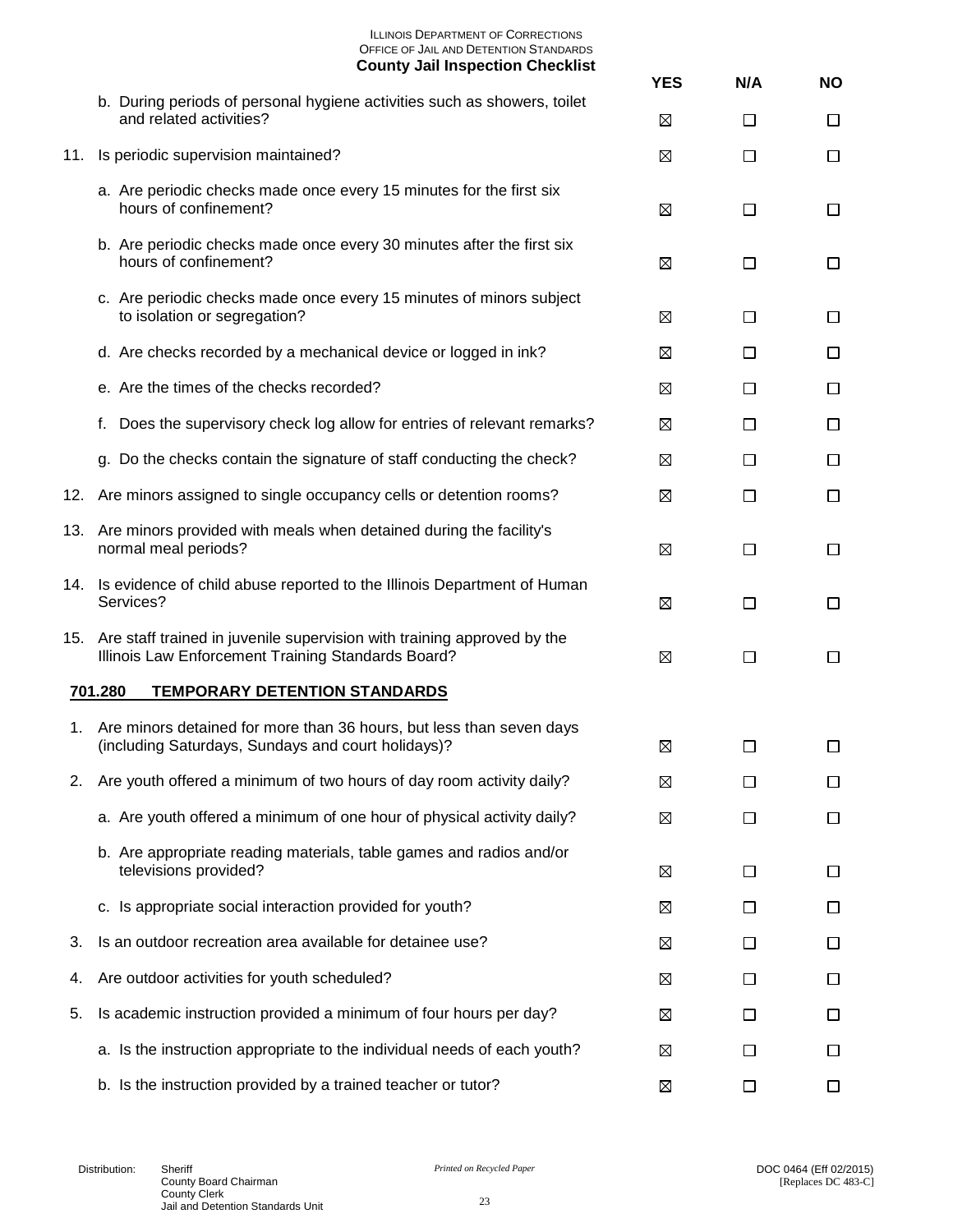|    |                                                                                                                                         | <b>YES</b> | N/A    | <b>NO</b> |
|----|-----------------------------------------------------------------------------------------------------------------------------------------|------------|--------|-----------|
|    | 6. Are medical, psychiatric, psychological, casework and counseling<br>services provided as needed in all individual cases?             | ⊠          | $\Box$ | □         |
| 7. | Is a daily visiting schedule established?                                                                                               | ⊠          | □      | ப         |
|    | a. Is one visit per day afforded?                                                                                                       | ⊠          | П      | □         |
|    | b. Are liberal visits afforded to persons professionally associated with<br>a youth's case?                                             | ⊠          | $\Box$ | □         |
| 8. | Are youth allowed to place or receive at least one telephone call per day?                                                              | ⊠          | □      | $\Box$    |
| 9. | Is each youth provided with a copy of written rules and regulations?                                                                    | ⊠          | П      | □         |
|    | a. Do the rules contain a description of conduct constituting a penalty<br>offense?                                                     | ⊠          | □      | ப         |
|    | b. Do the rules contain the types and duration of penalties?                                                                            | ⊠          | П      | $\Box$    |
|    | c. Do the rules contain the method or conditions under which penalties<br>maybe imposed and persons so authorized to impose discipline? | ⊠          | П      | $\Box$    |
|    | d. Do the rules contain procedures for seeking information, making<br>complaints and filing appeals?                                    | ⊠          | $\Box$ | □         |
|    | 10. Are rule violations reviewed by the jail administrator?                                                                             | ⊠          | □      | ப         |
|    | a. Are minor rule violations reviewed within 24 hours?                                                                                  | ⊠          | □      | $\Box$    |
|    | b. Are major rule violations reviewed within 36 hours?                                                                                  | ⊠          | □      | □         |
|    | 701.290<br>YOUTH PROSECUTED UNDER THE CRIMINAL CODE OF 1961                                                                             |            |        |           |
| 1. | Do jail officers determine that a minor being detained is confined<br>under proper legal authority?                                     | ⊠          | $\Box$ | $\Box$    |
| 2. | Is a day room of no less than 35 square feet per cell or room provided?                                                                 | ⊠          | П      | $\Box$    |
| 3. | Are youth allowed eight hours of day room activity each day?                                                                            | ⊠          | ⊔      | ⊔         |
|    | a. Is recreation of an energetic nature offered?                                                                                        | ⊠          | П      | $\Box$    |
|    | b. Are appropriate reading materials, table games, radios or<br>televisions provided?                                                   | ⊠          | П      | ப         |
| 4. | Is an outdoor recreation area available for detainee use?                                                                               | ⊠          | $\Box$ | $\Box$    |
| 5. | Are outdoor activities for youth scheduled?                                                                                             | ⊠          | П      | $\Box$    |
| 6. | Is regularly scheduled academic instruction provided?                                                                                   | ⊠          | П      | ப         |
|    | a. Is the instruction appropriate to the individual needs of each youth?                                                                | ⊠          | $\Box$ | $\Box$    |
|    | b. Have educational arrangements been made through the appropriate<br>local school district?                                            | ⊠          | $\Box$ | LI        |
|    | c. Are co-educational classes scheduled?                                                                                                | ⊠          | П      | П.        |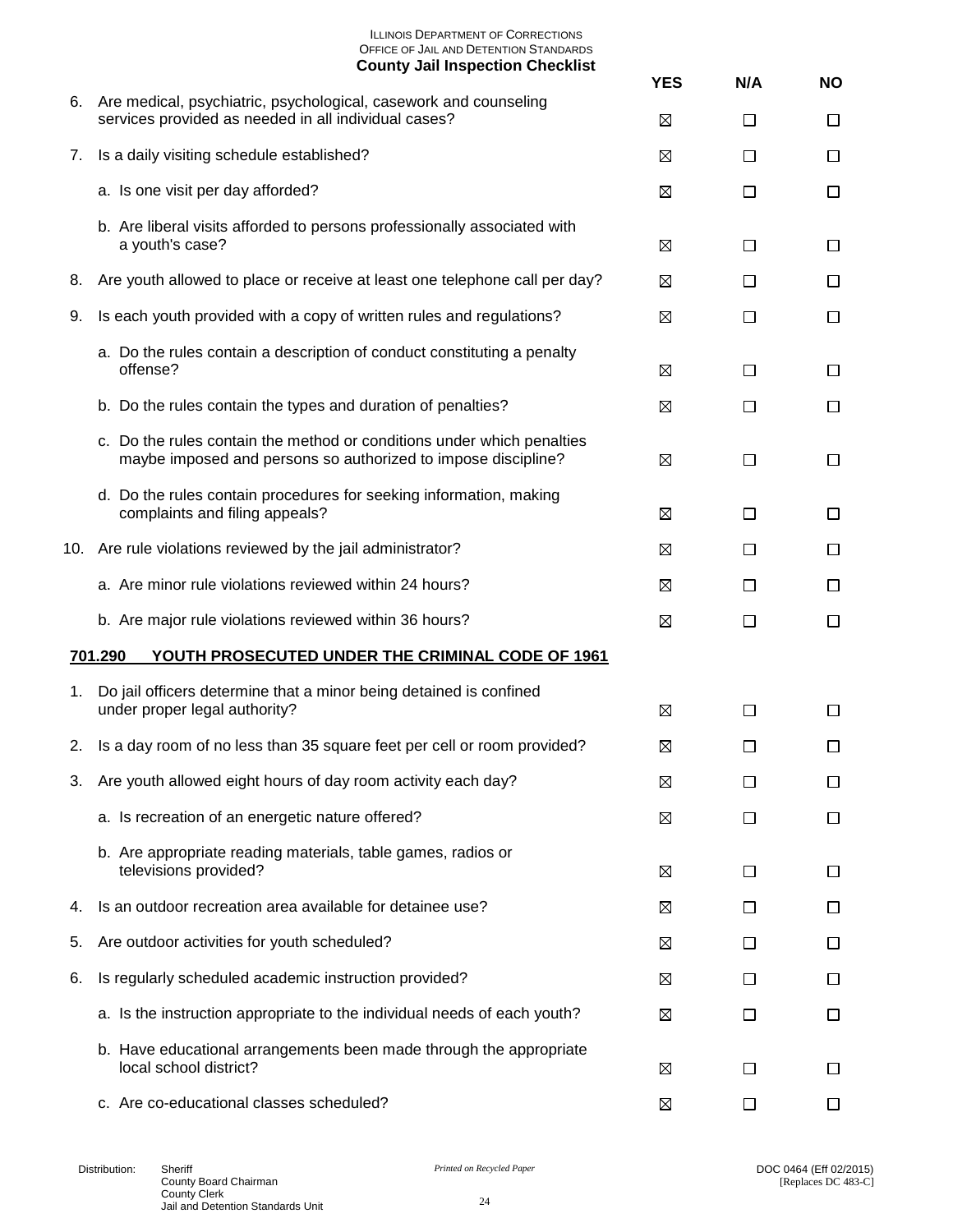|    |                                                                                                                      | <b>YES</b> | N/A | <b>NO</b> |
|----|----------------------------------------------------------------------------------------------------------------------|------------|-----|-----------|
| 7. | Is access to psychiatric, psychological, casework and counseling<br>services provided as needed in individual cases? | ⊠          |     |           |
| 8. | Has a visiting schedule been established identifying no fewer than<br>two visiting days per week?                    | ⊠          |     |           |
|    | a. Is at least one visit allowed during evening hours?                                                               | ⊠          |     |           |
|    | b. Is at least one visit allowed during the weekend?                                                                 | ⊠          |     | П         |
|    | c. Are visits permitted on holidays?                                                                                 | ⊠          |     |           |
| 9. | Are liberal visits afforded to professional persons associated with<br>a youth's case?                               | ⊠          |     |           |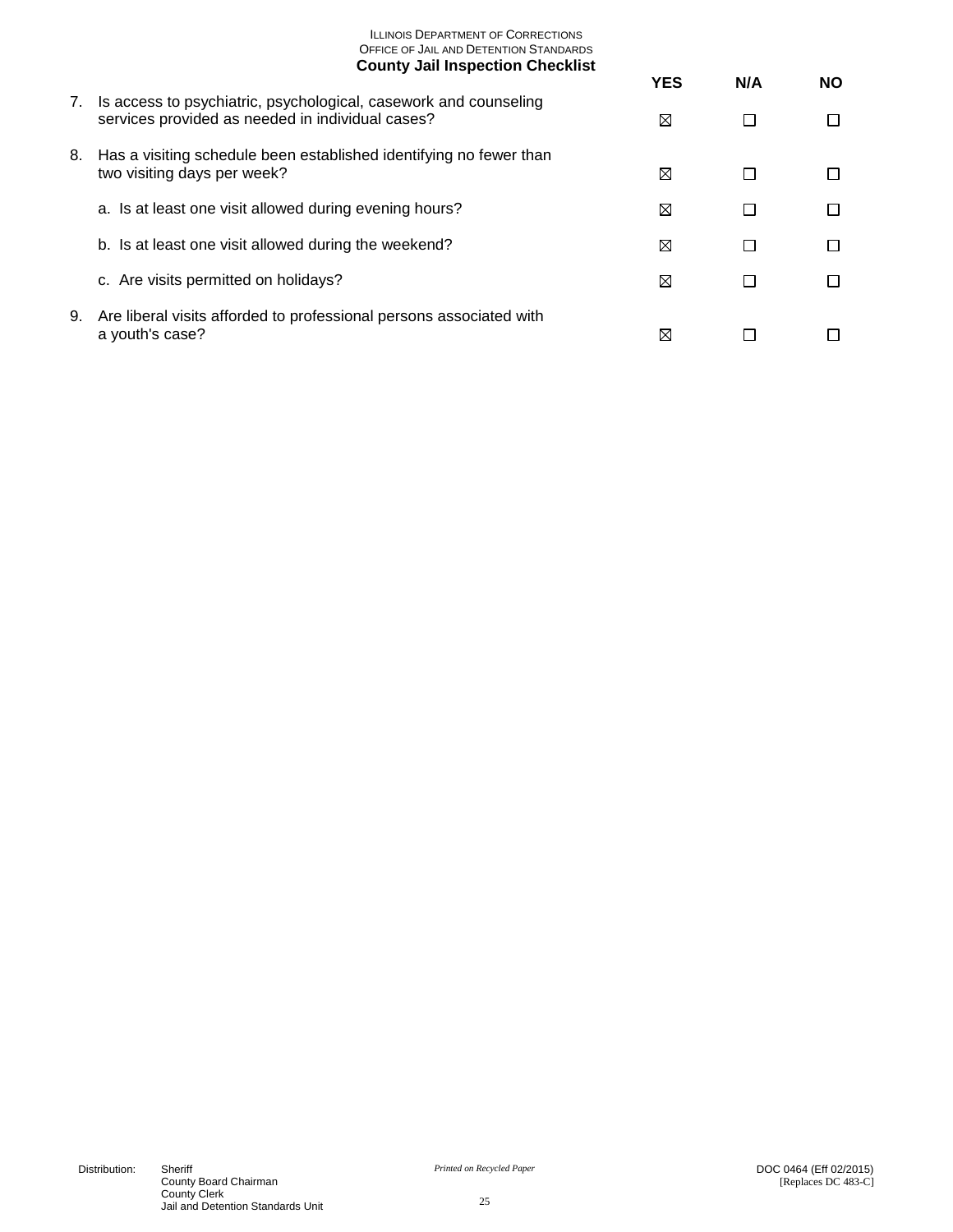# **Inspector's comments:**

- 1. The jail has six pods labeled A through F. The three booking detention rooms and the two special purpose use rooms are not included in the jail's capacity.
- 2. Charged offenders are separated from convicted offenders.
- 3. The security staff works 2 12-hour shifts per day. All staff have been trained in suicide prevention and mental health issues.
- 4. Mental health services are provided by the contracted provider (ACH). Substance abuse counseling services are also provided
- by ACH.
- 5. Advance Correctional Health Care (ACH) is the contracted medical service provider. A contracted RN visits the facility TWICE every week. The contracted doctor visits every Thursday.
- 6. Consolidated Food Service is now the contracted food service provider. All employees of Consolidated are food service sanitation certificate holders.
- 7. The jail has a contract with Edovo Inc. for tablets. The tablets are preloaded with software including GED and pre-GED information/classes, mental health topics, ESL learning, job interview techniques, etc. The detainees also have the abiltiy to communicate with family electronically.
- 8. Video visits are free on site. They are allowed on Thursday from 8 am 4 pm and Saturday from 8 am 4 pm. Video visits are done remotely via the internet (20 minutes in length) 7 days a week and must be done between 8 am and 10 pm.
- 9. Local clergy provide both one-on-one and group religious services.
- 10. Both indoor and outdoor recreation is available at the facility.
- 11. The Eureka Fire Department tours the facility yearly.
- 12. The jail library consists of donated leisure type materials. The Law Library can be accessed through a laptop computer. The detainees can also download books on the tablets that the jail provides to detainees.
- 13. The jail has two automated external defibrillators for emergency use.
- 14. Securus is the jail's telephone provider. Calling minutes are purchased. All calls are subject to being monitored.
- 15. The jail's commissary is provided by Trinity Inc./Swanson.
- 16. E-cigarettes are now sold at the facility.
- 17. The jail does not contract out with any other entity.
- 18. THE JAIL WAS EXCEPTIONALLY CLEAN AND THE STAFF WERE PROFESSIONAL AND COURTEOUS.
- 19. The Jail Administrator can be contacted via e-mail at: mwaterworth@woodford-county.org